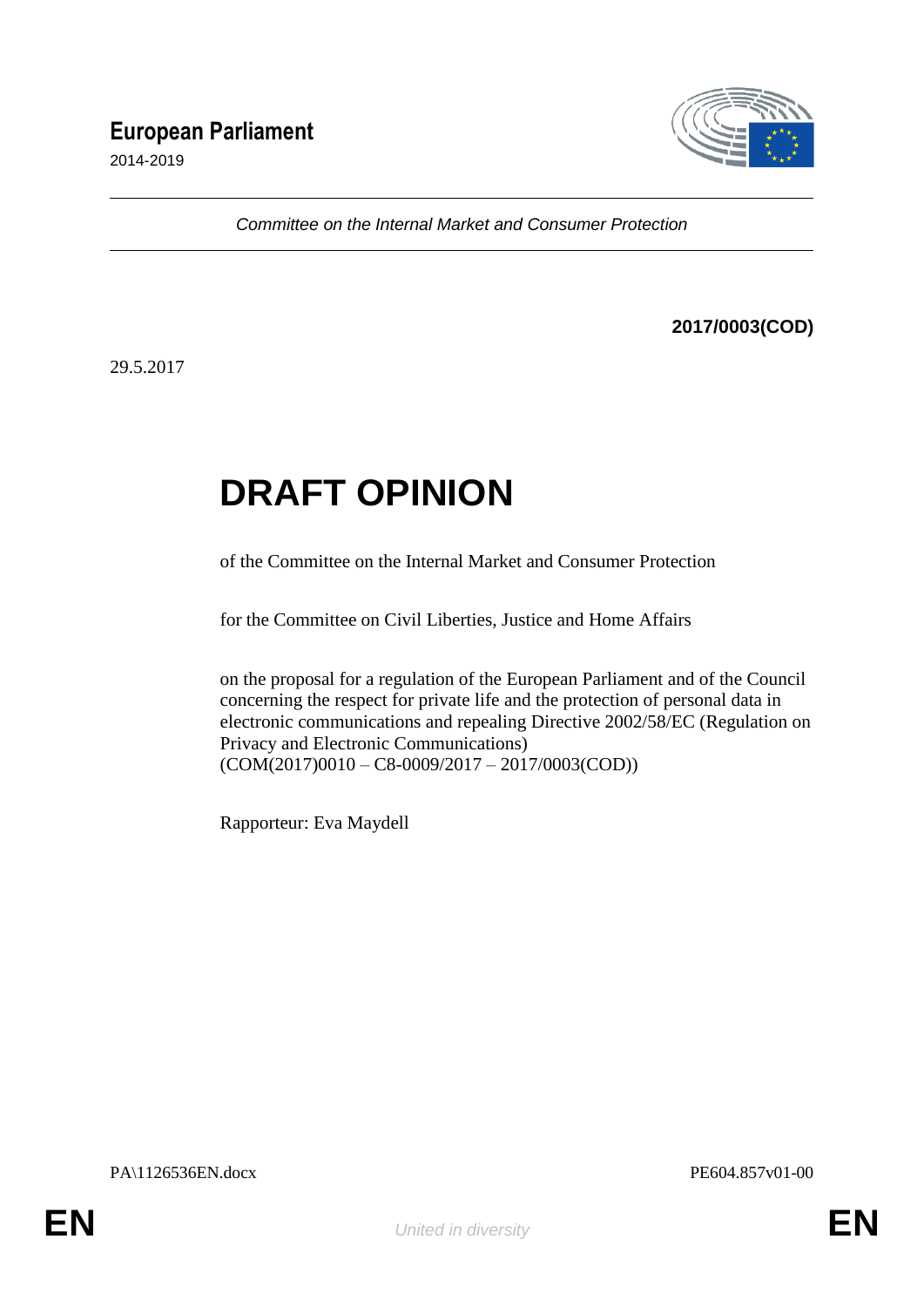PA\_Legam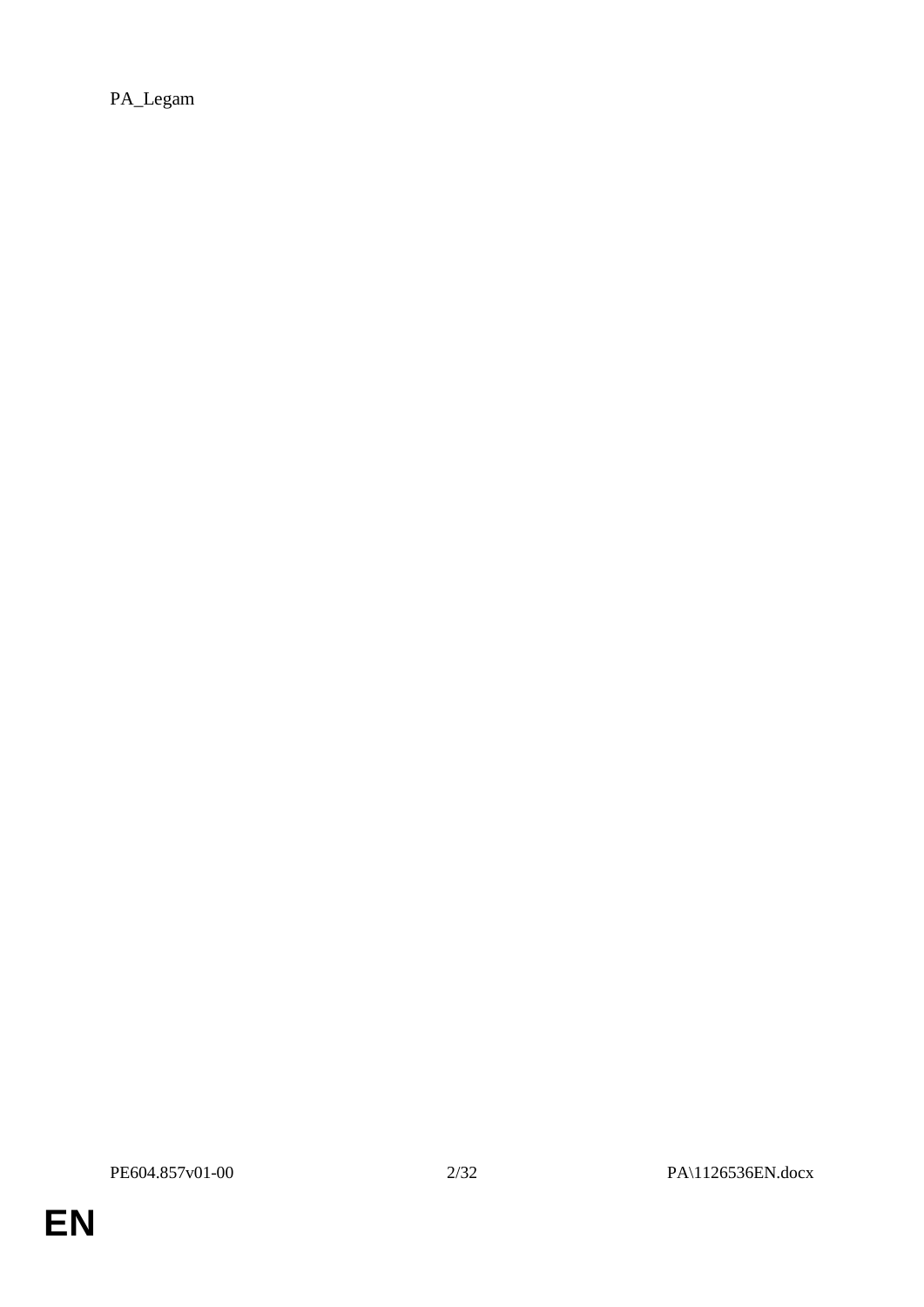# **SHORT JUSTIFICATION**

The protection of fundamental rights and freedoms, in particular the respect for private life, confidentiality of communications and the protection of personal data in the electronic communications sector is one of the main pillars of the Digital Single Market (DSM) Strategy, and so is to guarantee the free movement of electronic communications data, equipment and services in the Union in order to provide a level playing field for all market players.

The current Commission's proposal aims to achieve these goals, by reviewing the e-Privacy Directive. Ahead of the coming into effect of the General Data Protection Regulation 2016/679 (GDPR) it is important to ensure consistency between the different legal instruments addressing personal data in the digital environment, with the objective to increase trust in and the security of digital services in the DSM.

Your rapporteur welcomes the proposal as an important part of the DSM Strategy, but believes that in order to achieve its main objectives different changes are needed.

First of all your rapporteur believes that the proposal should only clarify the provisions of GDPR and fill the regulatory gaps where they exist, but should not go beyond the requirements of the GDPR creating additional barriers and burdens.

The proposal should therefore facilitate and help commercial and social activities online, the legislative framework in this field should allow and provide a proper business environment for the creation of new products and services thus increasing the competition and giving the access to more choice and services for consumers.

Overregulation and complex procedures that impede the evolution of the DSM and the satisfaction of end-users' demands, would be highly counterproductive and burdensome for European consumers and businesses. Therefore, consumer-friendly digital environment should be at the core of this proposal in order to provide for informed choice of privacy settings.

To achieve this goal several amendments of the rapporteur are addressing, inter alia, the broad reference to machine-to-machine communications and the unclear extent of the exemption of corporate networks. In addition, the rapporteur believes that amendments are necessary to provide for more flexibility for the permitted processing of information based on consent.

In Article 3, on the territorial scope and representative, an amendment is introduced to avoid duplication of regulation. The GDPR imposes a requirement on providers of electronic communications services not established within the Union to designate a representative.

In Article 4, on definitions, the rapporteur believes that this regulation must be aligned with the proposed Directive on establishing the European Electronic Communications Code, in order to insure a consistent treatment of 'ancillary services' across the legal instruments of the DSM Strategy.

In Article 5, on the confidentiality of electronic communications data, the rapporteur believes that processing of data has been extensively covered by Article 6 in the current proposal for regulation and also in the GDPR.

In Article 6, regarding the permitted processing of electronic communications data, metadata and content, your rapporteur believes that a simplification of the text is necessary. The rapporteur considers that processing of previously collected data for compatible purposes, such as the development of services that ultimately provide added value for the end-users and

PA\1126536EN.docx 3/32 PE604.857v01-00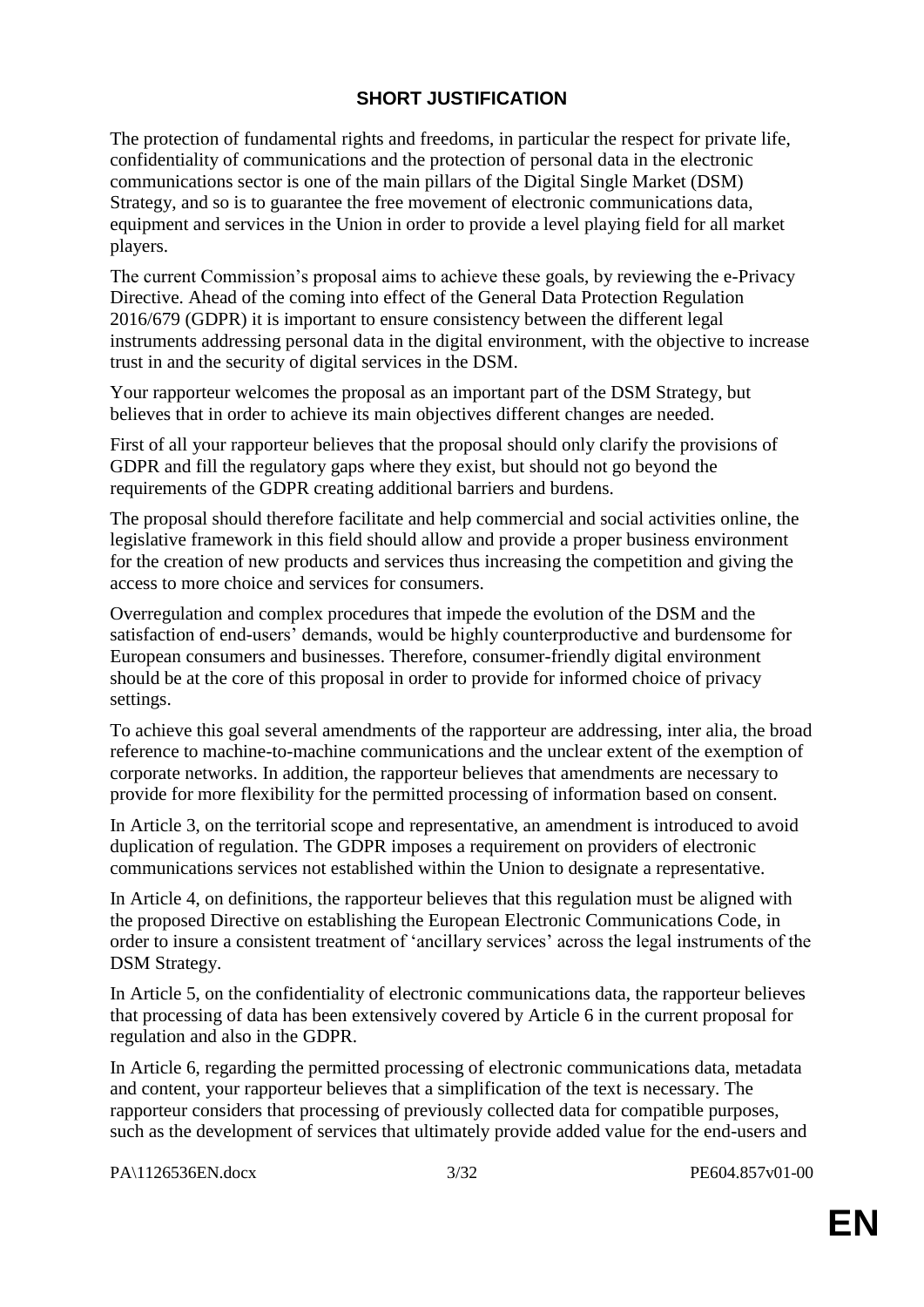their user-experience, public authorities and businesses should be allowed.

The rapporteur proposes the deletion of Article 7 because the storage and later use of communications data of natural persons are covered under the GDPR. As proposed, Article 7 would require immediate deletion of communications data after transmission with only a few limited exceptions. With the advent of digital communications using audio, text and video components, service providers often need to store message content for later use, such as allowing the user to access old communication and messages. Such practices will already be subject to the GDPR's limitations on the storage and later use of end users' personal data.

In Article 10, the rapporteur opposes mandatory choice making, but believes in an open scheme that allows and simplifies the end-users' experience. Freedom of choice should always be guaranteed but it should be not be made compulsory. In Article 11, on Restrictions, some amendments are tabled to clarify the responsibilities and obligations of the providers.

In Article 15, the rapporteur believes that the providers of electronic services are in best position to obtain the consent of the end-user regarding the inclusion of their data in public directories. In Article 16, the rapporteur believes that the proposed two measures serve different purpose. While it is essential to present the identity of the contact line, an obligation of a prefix may be disproportionate additional costs for the natural and legal persons, especially micro enterprises and start-ups.

Finally, in Article 17, the rapporteur believes that it is of end-users' best interest to be made aware of possible serious risks of security breach, especially with the increase of global cyber-security threats.

# **AMENDMENTS**

The Committee on the Internal Market and Consumer Protection calls on the Committee on Civil Liberties, Justice and Home Affairs, as the committee responsible, to take into account the following amendments:

# **Amendment 1**

# **Proposal for a regulation Recital 2**

# *Text proposed by the Commission Amendment*

(2) The content of electronic communications may reveal highly sensitive information about the natural persons involved in the communication*, from personal experiences and emotions to medical conditions, sexual preferences and political views, the disclosure of which could result in personal and social harm, economic loss or embarrassment*. Similarly, metadata derived from electronic

(2) The content of electronic communications may reveal highly sensitive information about the natural persons involved in the communication. Similarly, metadata derived from electronic communications may also reveal very sensitive and personal information. These metadata includes the numbers called, the websites visited, geographical location, the time, date and duration when an individual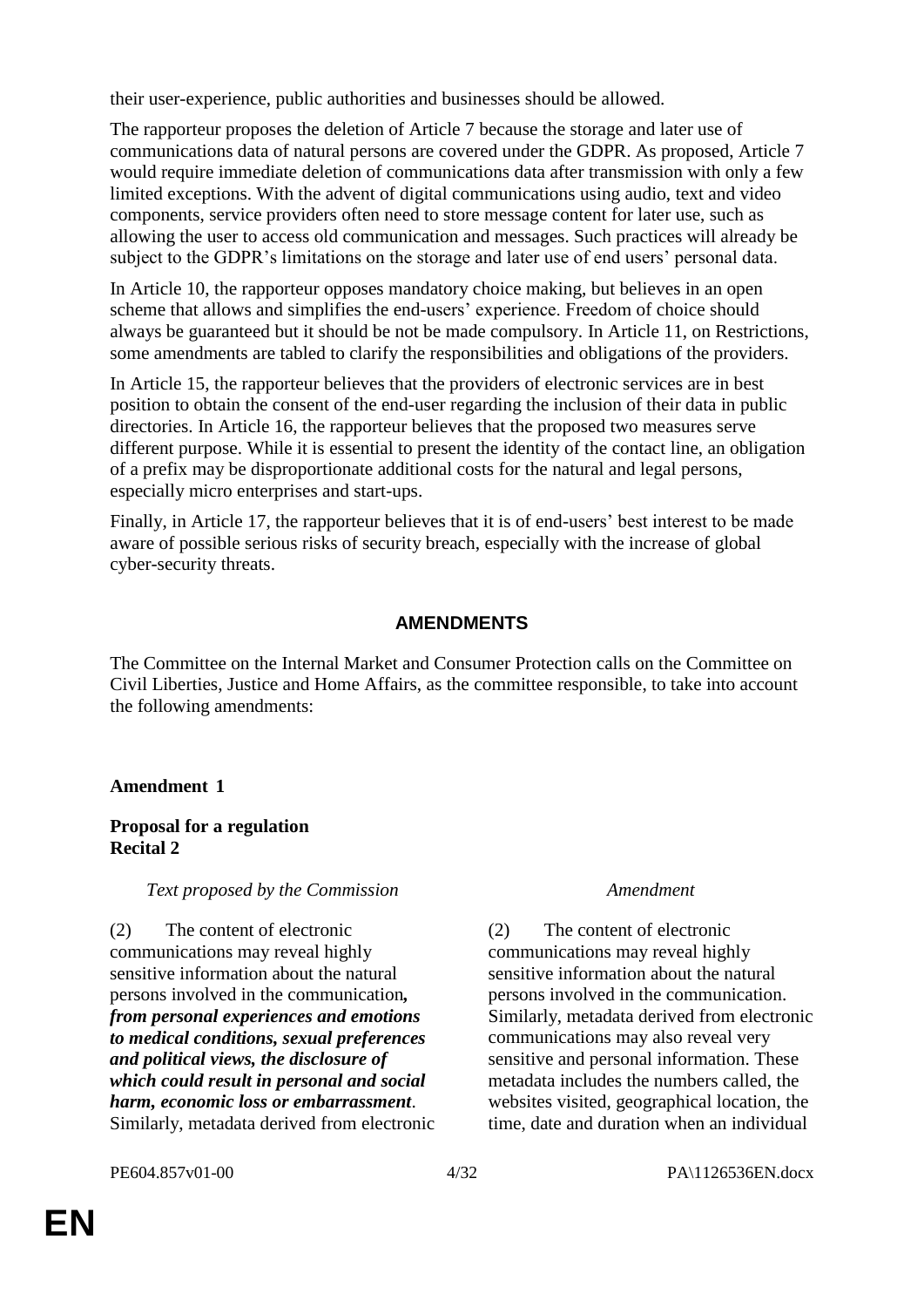communications may also reveal very sensitive and personal information. These metadata includes the numbers called, the websites visited, geographical location, the time, date and duration when an individual made a call etc., allowing precise conclusions to be drawn regarding the private lives of the persons involved in the electronic communication, such as their social relationships, their habits and activities of everyday life, their interests, tastes etc.

made a call etc., allowing precise conclusions to be drawn regarding the private lives of the persons involved in the electronic communication, such as their social relationships, their habits and activities of everyday life, their interests, tastes etc.

Or. en

### **Amendment 2**

# **Proposal for a regulation Recital 3**

### *Text proposed by the Commission Amendment*

(3) Electronic communications data may also reveal information concerning legal entities, such as business secrets or other sensitive information that has economic value. Therefore, the provisions of this Regulation should apply to both natural and legal persons. Furthermore, this Regulation should ensure that provisions of the Regulation (EU) 2016/679 of the European Parliament and of the Council<sup>4</sup>, also apply to end-users who are legal persons. *This includes the definition of consent under Regulation (EU) 2016/679. When reference is made to consent by an end-user, including legal persons, this definition should apply.* In addition, legal persons should have the same rights as end-users that are natural persons regarding the supervisory authorities; furthermore, supervisory authorities under this Regulation should also be responsible for monitoring the application of this Regulation regarding legal persons.

(3) Electronic communications data may also reveal information concerning legal entities, such as business secrets or other sensitive information that has economic value. Therefore, the provisions of this Regulation should apply to both natural and legal persons. Furthermore, this Regulation should ensure that provisions of the Regulation (EU) 2016/679 of the European Parliament and of the Council<sup>4</sup>, also apply to end-users who are legal persons. In addition, legal persons should have the same rights as end-users that are natural persons regarding the supervisory authorities; furthermore, supervisory authorities under this Regulation should also be responsible for monitoring the application of this Regulation regarding legal persons.

\_\_\_\_\_\_\_\_\_\_\_\_\_\_\_\_\_\_ \_\_\_\_\_\_\_\_\_\_\_\_\_\_\_\_\_\_

PA\1126536EN.docx 5/32 PE604.857v01-00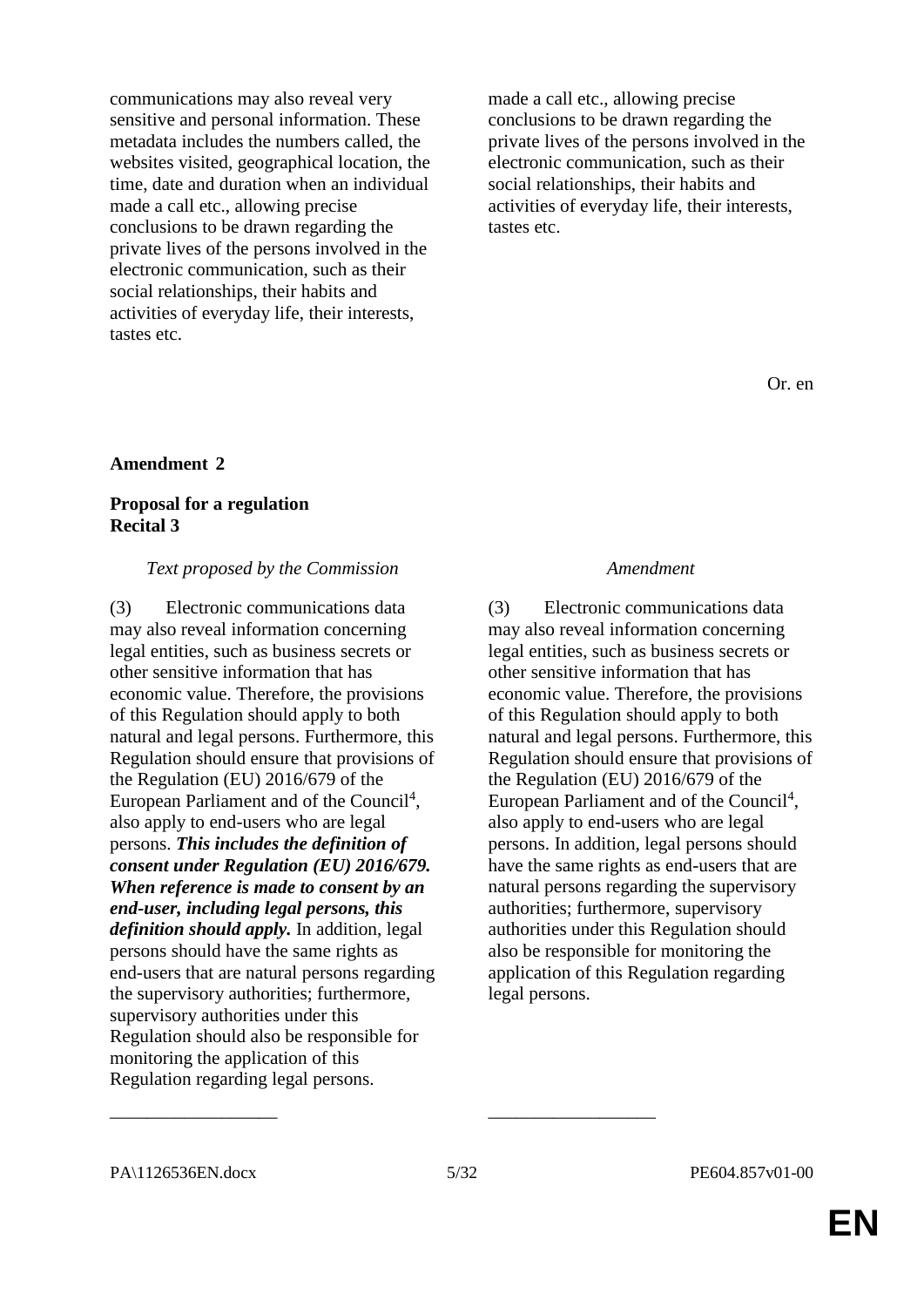$4$  Regulation (EU) 2016/679 of the European Parliament and of the Council of 27 April 2016 on the protection of natural persons with regard to the processing of personal data and on the free movement of such data, and repealing Directive 95/46/EC (General Data Protection Regulation) (OJ L 119, 4.5.2016, p. 1–88).

 $4$  Regulation (EU) 2016/679 of the European Parliament and of the Council of 27 April 2016 on the protection of natural persons with regard to the processing of personal data and on the free movement of such data, and repealing Directive 95/46/EC (General Data Protection Regulation) (OJ L 119, 4.5.2016, p. 1–88).

Or. en

### **Amendment 3**

### **Proposal for a regulation Recital 5**

### *Text proposed by the Commission Amendment*

(5) The provisions of this Regulation particularise and complement the general rules on the protection of personal data laid down in Regulation (EU) 2016/679 as regards electronic communications data that qualify as personal data. This Regulation therefore does not lower the level of protection enjoyed by natural persons under Regulation (EU) 2016/679. Processing of electronic communications data by providers of electronic communications services should only be permitted in accordance with this Regulation.

(5) The provisions of this Regulation particularise and complement the general rules on the protection of personal data laid down in Regulation (EU) 2016/679 as regards electronic communications data that qualify as personal data *without going beyond the level of protection set down in Regulation (EU) 2016/679*. This Regulation therefore does not lower the level of protection enjoyed by natural persons under Regulation (EU) 2016/679. Processing of electronic communications data by providers of electronic communications services should only be permitted in accordance with this Regulation.

Or. en

### **Amendment 4**

### **Proposal for a regulation Recital 6**

*Text proposed by the Commission Amendment*

(6) While the principles and main (6) While the principles and main

PE604.857v01-00 6/32 PA\1126536EN.docx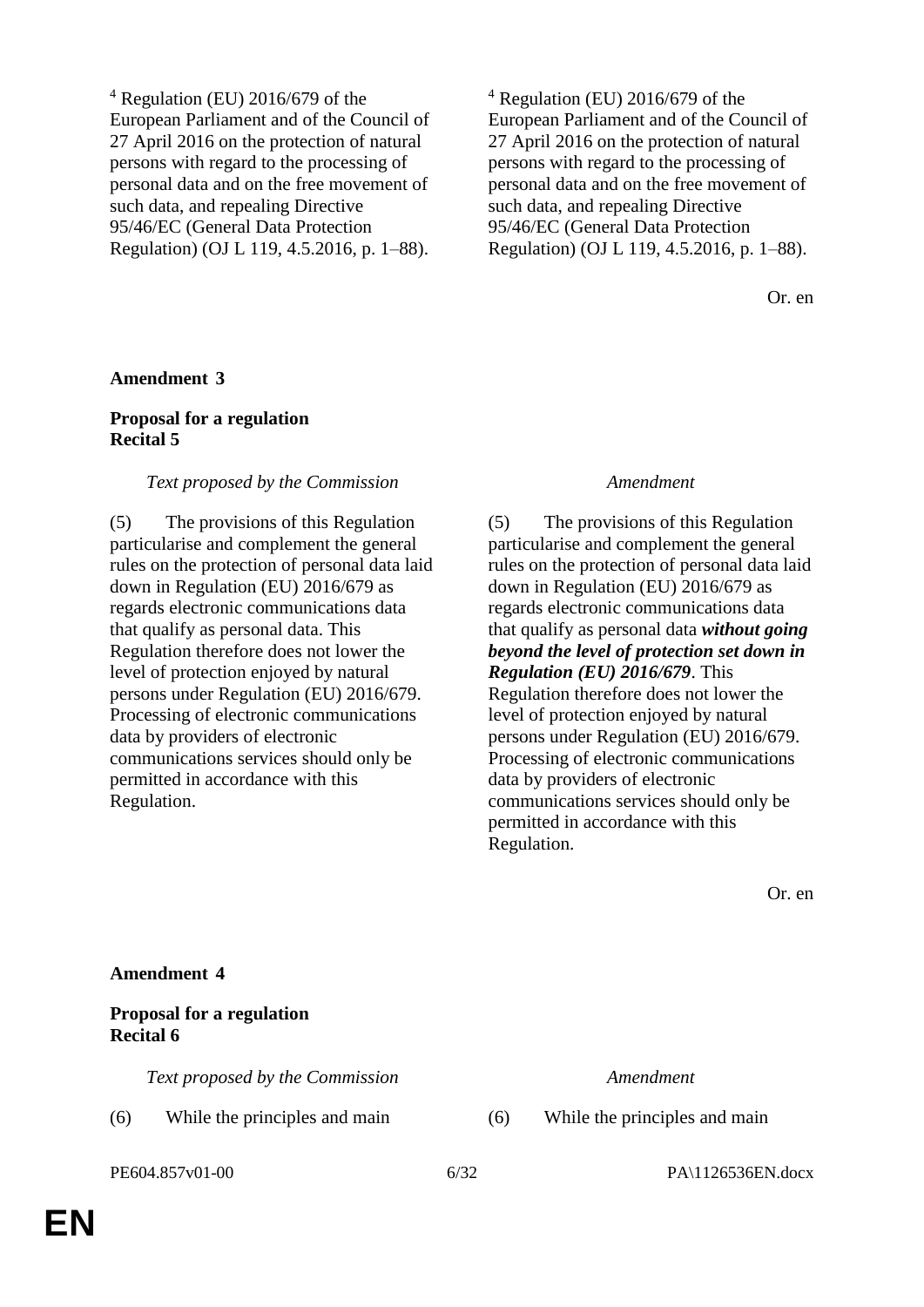provisions of Directive 2002/58/EC of the European Parliament and of the Council<sup>5</sup> remain generally sound, that Directive has not fully kept pace with the evolution of technological and market reality, resulting in an inconsistent *or insufficient effective* protection of privacy and confidentiality in relation to electronic communications. Those developments include the entrance on the market of electronic communications services that from a consumer perspective are substitutable to traditional services, but do not have to comply with the same set of rules. Another development concerns new techniques that allow for tracking of online behaviour of end-users, which are not covered by Directive 2002/58/EC. Directive 2002/58/EC should therefore be repealed and replaced by this Regulation.

\_\_\_\_\_\_\_\_\_\_\_\_\_\_\_\_\_\_ \_\_\_\_\_\_\_\_\_\_\_\_\_\_\_\_\_\_

provisions of Directive 2002/58/EC of the European Parliament and of the Council<sup>5</sup> remain generally sound, that Directive has not fully kept pace with the evolution of technological and market reality, resulting in an *insufficient clarity and* inconsistent *enforcement of the* protection of privacy and confidentiality in relation to electronic communications. Those developments include the entrance on the market of electronic communications services that from a consumer perspective are substitutable to traditional services, but do not have to comply with the same set of rules. Another development concerns new techniques that allow for tracking of online behaviour of end-users, which are not covered by Directive 2002/58/EC. Directive 2002/58/EC should therefore be repealed and replaced by this Regulation.

<sup>5</sup> Directive 2002/58/EC of the European Parliament and of the Council of 12 July 2002 concerning the processing of personal data and the protection of privacy in the electronic communications sector (Directive on privacy and electronic communications) (OJ L 201, 31.7.2002, p.37).

Or. en

# **Amendment 5**

# **Proposal for a regulation Recital 8**

### *Text proposed by the Commission Amendment*

(8) This Regulation should apply to providers of electronic communications services, to providers of publicly available directories, and to software providers permitting electronic communications, including the retrieval and presentation of information on the internet. This

(8) This Regulation should apply to providers of electronic communications services, to providers of publicly available directories, and to software providers permitting electronic communications, including the retrieval and presentation of information on the internet. This

### PA\1126536EN.docx 7/32 PE604.857v01-00

<sup>5</sup> Directive 2002/58/EC of the European Parliament and of the Council of 12 July 2002 concerning the processing of personal data and the protection of privacy in the electronic communications sector (Directive on privacy and electronic communications) (OJ L 201, 31.7.2002, p.37).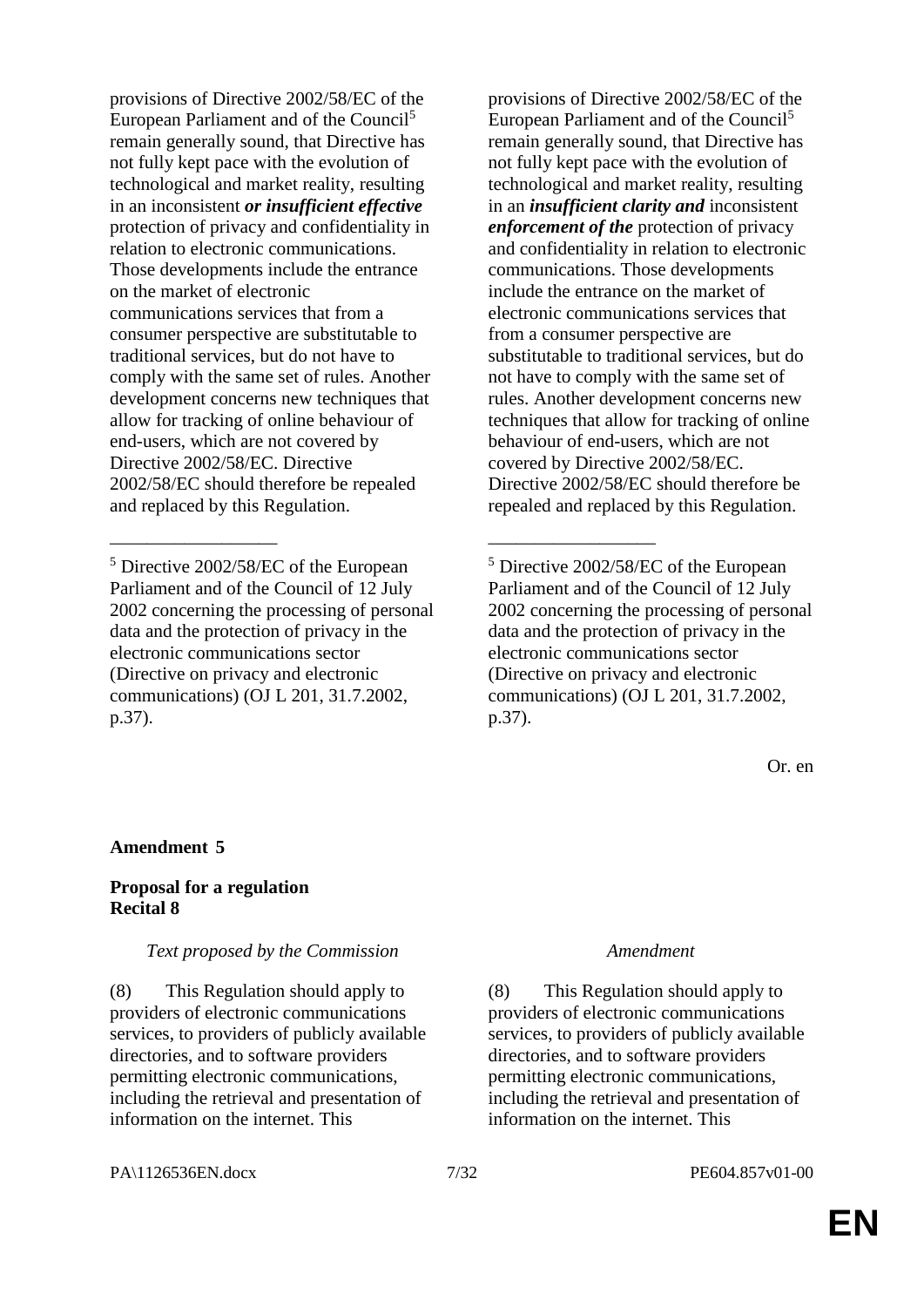Regulation should also apply to natural and legal persons who use electronic communications services to send direct marketing *commercial* communications or collect information related to or stored in end-users' terminal equipment.

Regulation should also apply to natural and legal persons who use electronic communications services to send direct marketing communications or collect information related to or stored in endusers' terminal equipment.

Or. en

### **Amendment 6**

# **Proposal for a regulation Recital 12**

### *Text proposed by the Commission Amendment*

(12) Connected devices and machines increasingly communicate with each other by using electronic communications networks (Internet of Things). The transmission of machine-to-machine communications involves the conveyance of signals over a network and, hence, *usually constitutes an* electronic communications service. In order to ensure full protection of the rights to privacy and confidentiality of communications, and to promote a trusted and secure Internet of Things in the digital single market, it is necessary to clarify that this Regulation *should apply to the transmission of machine-to-machine communications. Therefore,* the principle of confidentiality enshrined *in this Regulation* should *also* apply to the transmission of machine-tomachine communications. *Specific safeguards could also be adopted under sectorial legislation, as for instance Directive 2014/53/EU*.

(12) Connected devices and machines increasingly communicate with each other by using electronic communications networks (Internet of Things). The transmission of machine-to-machine communications involves the conveyance of signals over a network and, hence, *it may constitute a publicly available* electronic communications service. In *such cases, in* order to ensure full protection of the rights to privacy and confidentiality of communications, and to promote a trusted and secure Internet of Things in the digital single market, it is necessary to clarify that this Regulation *and* the principle of confidentiality *hereby* enshrined should apply to the transmission of machine-tomachine communications. *This Regulation should not apply to machine-to-machine communications not provided as a service which targets the general population*.

Or. en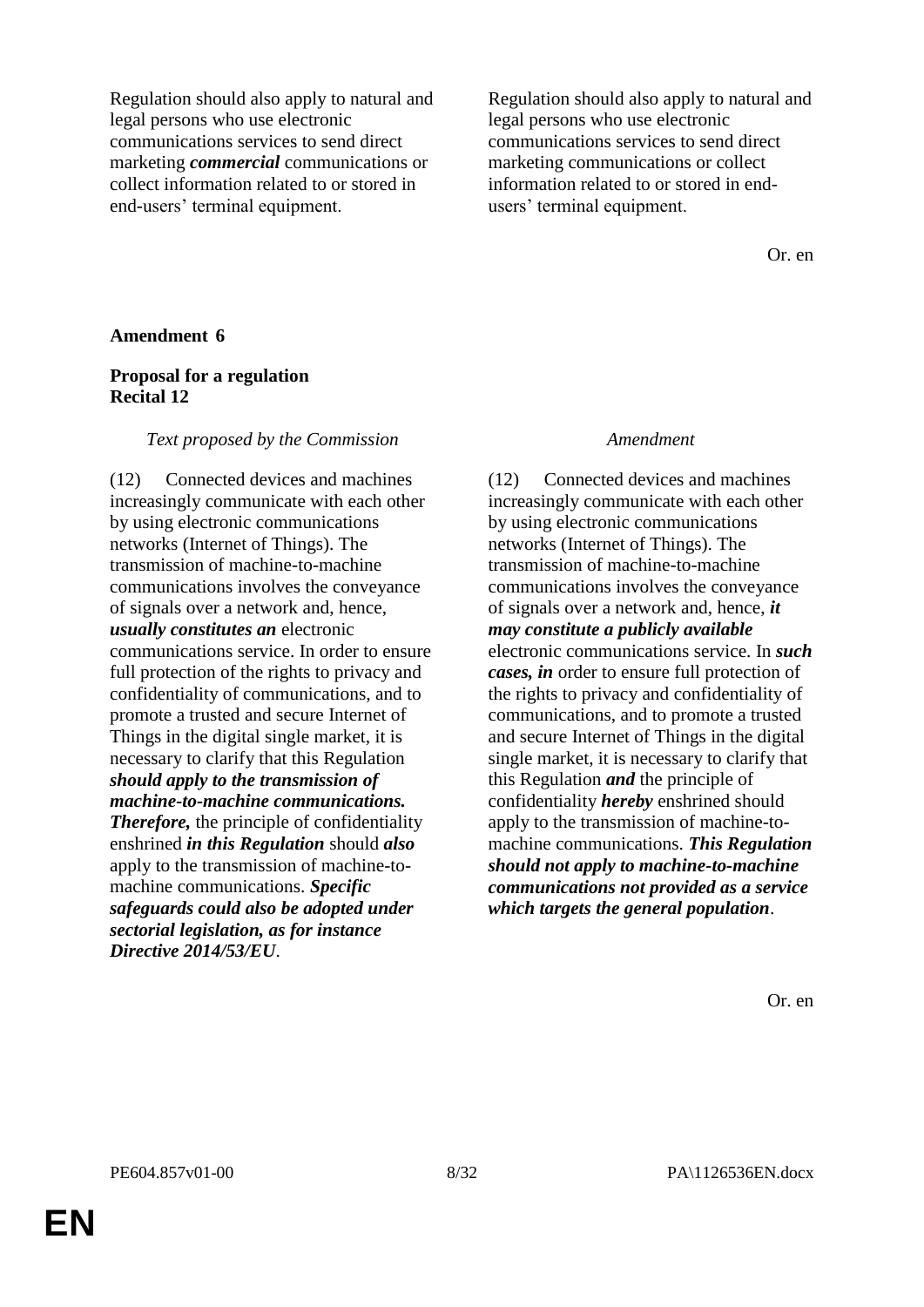# **Proposal for a regulation Recital 13**

# *Text proposed by the Commission Amendment*

(13) The development of fast and efficient wireless technologies has fostered the increasing availability for the public of internet access via wireless networks accessible by anyone in public and semiprivate spaces such as 'hotspots' situated at different places within a city, department stores, shopping malls and hospitals. To the extent that those communications networks are provided to an undefined group of end-users, the confidentiality of the communications transmitted through such networks should be protected. *The fact that wireless* electronic communications services *may be ancillary to other services* should not *stand in the way of ensuring the protection of confidentiality of communications data and application of this Regulation. Therefore, this Regulation should apply to electronic communications data using electronic communications services and public communications networks. In contrast, this Regulation* should not *apply to closed groups of end-users such as corporate networks, access to which is limited to members of the corporation*.

(13) The development of fast and efficient wireless technologies has fostered the increasing availability for the public of internet access via wireless networks accessible by anyone in public and semiprivate spaces such as 'hotspots' situated at different places within a city, department stores, shopping malls and hospitals. To the extent that those communications networks are provided to an undefined group of end-users, the confidentiality of the communications transmitted through such networks should be protected. *Therefore, this Regulation should apply to electronic communications data using* electronic communications services *which are targeting the general public, and public communications networks. This Regulation* should not *apply to closed groups of end-users such as corporate networks. Such networks are offered to a defined group of end-users. However, even if undefined end-users use the network in question in the context of the activities of the defined group of endusers it* should not *preclude them from being considered outside the material scope of the Regulation. For example, an enterprise's collaboration platform primarily used by its employees that allows third parties to call-in or otherwise engage in the workspace should not be covered*.

Or. en

**Amendment 8**

# **Proposal for a regulation Recital 15**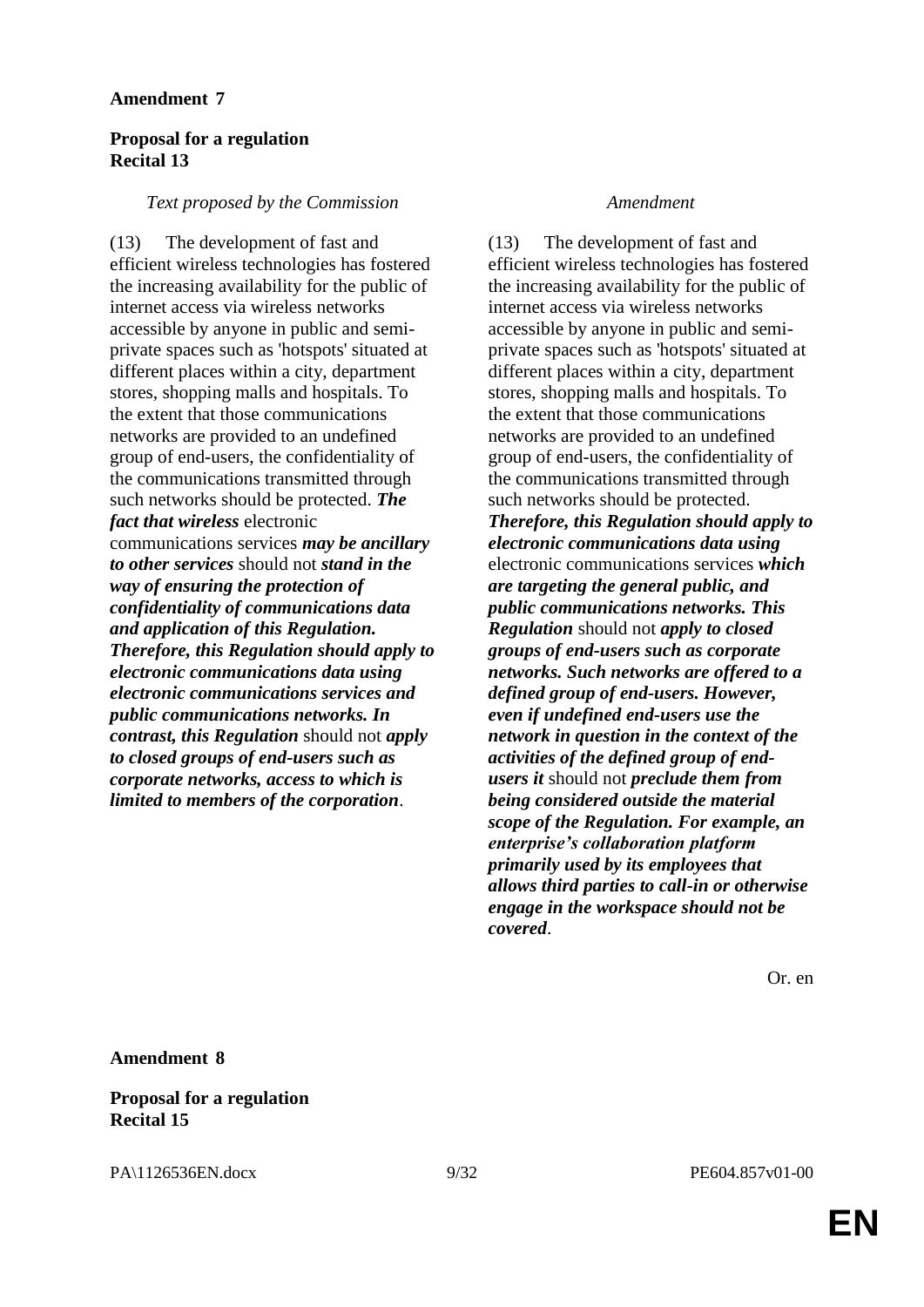### *Text proposed by the Commission Amendment*

(15) *Electronic communications data should be treated as confidential. This means that any interference with the transmission of electronic communications data, whether directly by human intervention or through the intermediation of automated processing by machines, without the consent of all the communicating parties should be prohibited.* The prohibition of interception of communications data should apply during their conveyance, i.e. until receipt of the content of the electronic communication by the intended addressee. Interception of electronic communications data may occur, for example, when someone other than the communicating parties, listens to calls, reads, scans or stores the content of electronic communications, or the associated metadata for purposes other than the exchange of communications. Interception also occurs when third parties monitor websites visited, timing of the visits, interaction with others, etc., without the consent of the end-user concerned. As technology evolves, the technical ways to engage in interception have also increased. Such ways may range from the installation of equipment that gathers data from terminal equipment over targeted areas, such as the so-called IMSI (International Mobile Subscriber Identity) catchers, to programs and techniques that, for example, surreptitiously monitor browsing habits for the purpose of creating end-user profiles. Other examples of interception include capturing payload data or content data from unencrypted wireless networks and routers, including browsing habits without the end-users' consent.

(15) The prohibition of interception of communications data should apply during their conveyance, i.e. until receipt of the content of the electronic communication by the intended addressee. Interception of electronic communications data may occur, for example, when someone other than the communicating parties, listens to calls, reads, scans or stores the content of electronic communications, or the associated metadata for purposes other than the exchange of communications. Interception also occurs when third parties monitor websites visited, timing of the visits, interaction with others, etc., without the consent of the end-user concerned. As technology evolves, the technical ways to engage in interception have also increased. Such ways may range from the installation of equipment that gathers data from terminal equipment over targeted areas, such as the so-called IMSI (International Mobile Subscriber Identity) catchers, to programs and techniques that, for example, surreptitiously monitor browsing habits for the purpose of creating end-user profiles. Other examples of interception include capturing payload data or content data from unencrypted wireless networks and routers, including browsing habits without the end-users' consent.

Or. en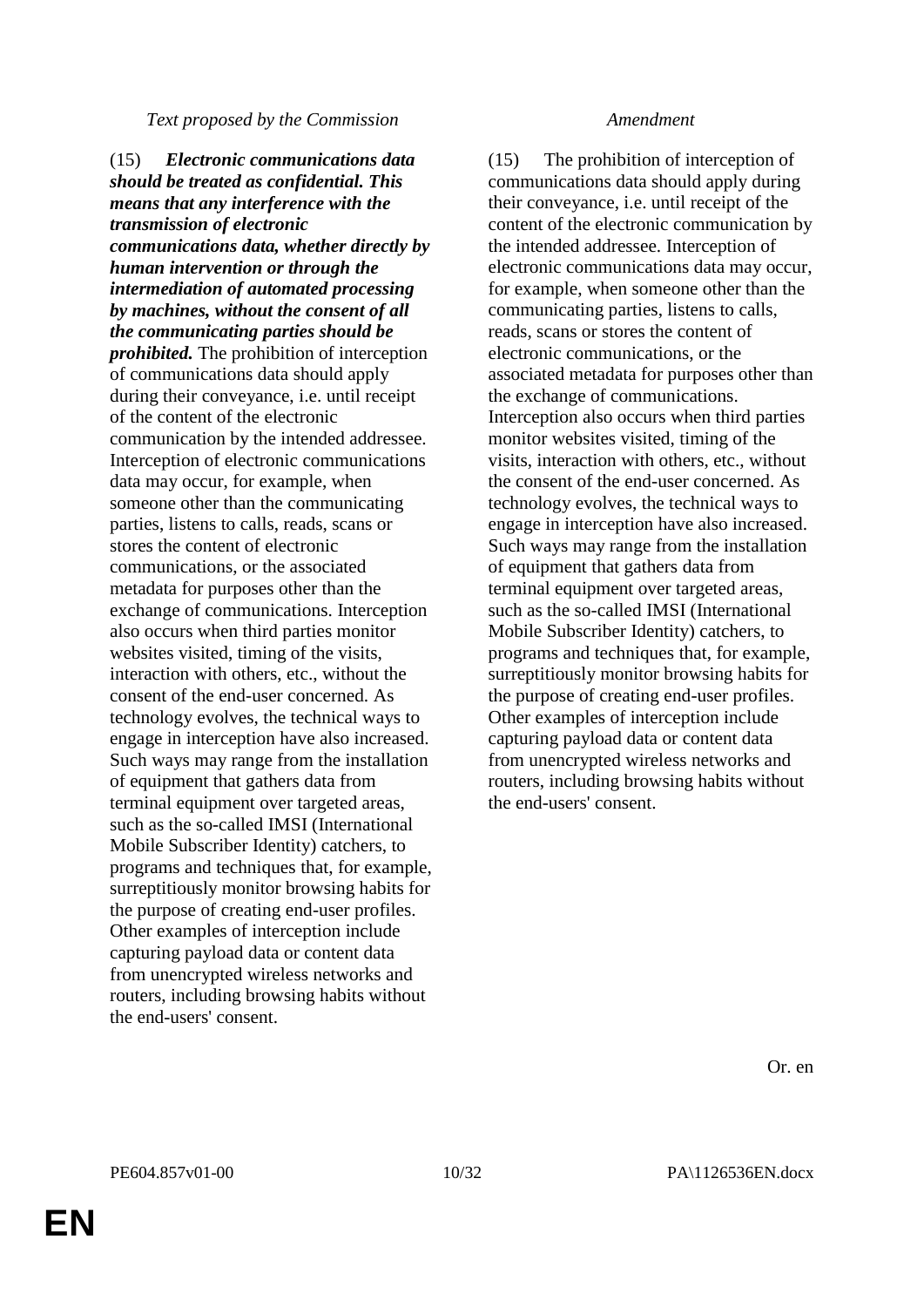# **Proposal for a regulation Recital 17**

### *Text proposed by the Commission Amendment*

(17) The processing of electronic communications *data* can be useful for businesses, consumers and society as a whole. Vis-à-vis Directive 2002/58/EC, this Regulation broadens the possibilities for providers of electronic communications services to process electronic communications metadata, based on endusers consent. However, end-users attach great importance to the confidentiality of their communications, including their online activities, and that they want to control the use of electronic communications data for purposes other than conveying the communication. Therefore, this Regulation should require providers of electronic communications services to obtain end-users' consent to process electronic communications metadata, which should include data on the location of the device *generated for the purposes of granting and maintaining access and connection to the service. Location data that is generated other than in the context of providing electronic communications services should not be considered as metadata.* Examples of commercial usages of electronic communications metadata by providers of electronic communications services may include the provision of heatmaps; a graphical representation of data using colors to indicate the presence of individuals. To display the traffic movements in certain directions during a certain period of time, an identifier is necessary to link the positions of individuals at certain time intervals. This identifier would be missing if anonymous data were to be used and such movement could not be displayed. Such usage of electronic communications metadata could,

(17) The processing of electronic communications *metadata* can be useful for businesses, consumers and society as a whole. Vis-à-vis Directive 2002/58/EC, this Regulation broadens the possibilities for providers of electronic communications services to *further* process electronic communications metadata, based on endusers consent. However, end-users attach great importance to the confidentiality of their communications, including their online activities, and that they want to control the use of electronic communications data for purposes other than conveying the communication. Therefore, this Regulation should require providers of electronic communications services to obtain end-users' consent to *further* process electronic communications metadata, which should include data on the location of the device*. As an exception from obtaining end-users' consent, the processing of electronic communications metadata for purposes other than those for which the personal data were initially collected should be allowed in cases where the further processing is compatible in accordance with Article 6(4) of Regulation (EU) 2016/679.* Examples of commercial usages of electronic communications metadata by providers of electronic communications services may include the provision of heatmaps; a graphical representation of data using colors to indicate the presence of individuals. To display the traffic movements in certain directions during a certain period of time, an identifier is necessary to link the positions of individuals at certain time intervals. This identifier would be missing if anonymous data were to be used and such movement

PA\1126536EN.docx 11/32 PE604.857v01-00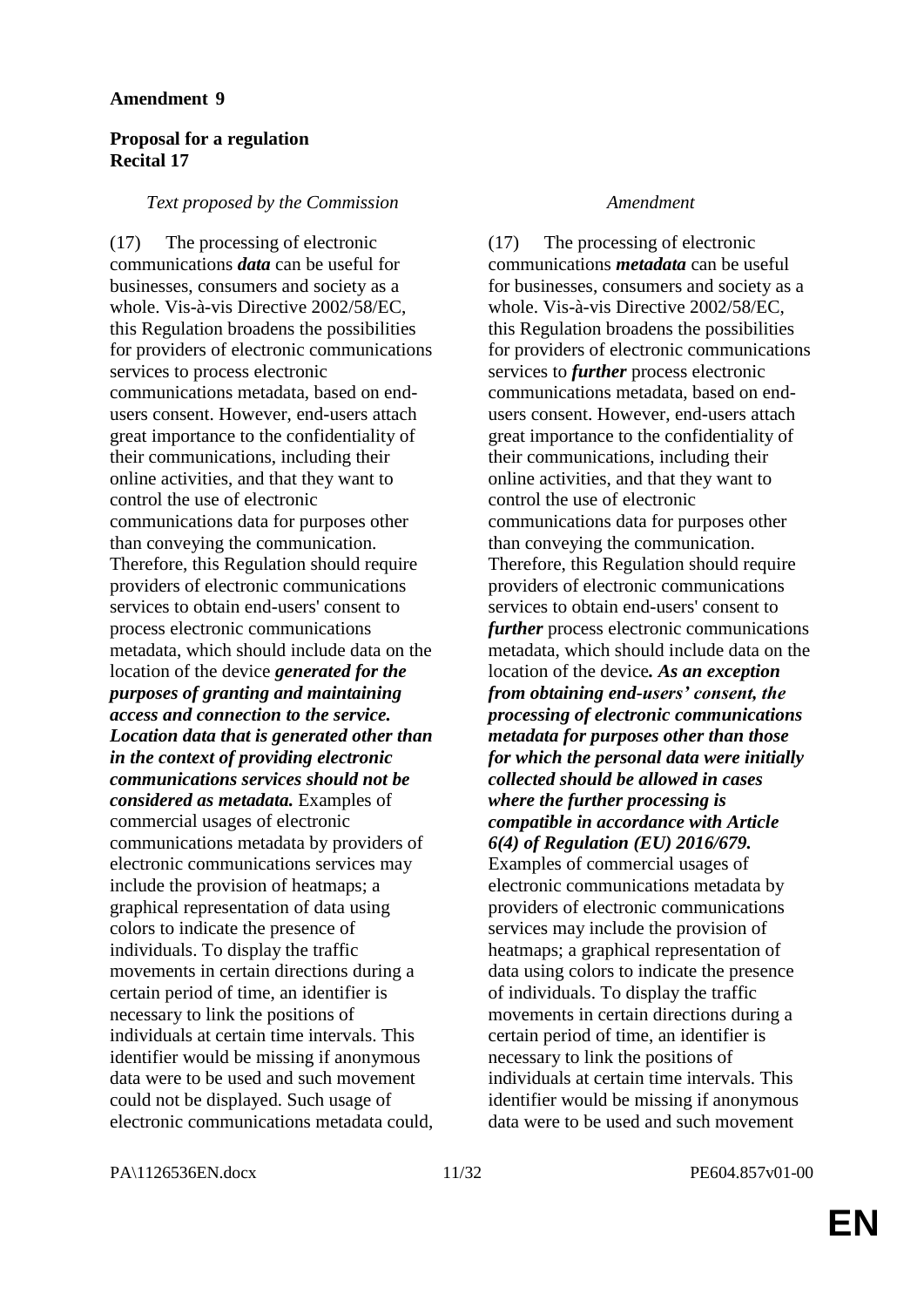for example, benefit public authorities and public transport operators to define where to develop new infrastructure, based on the usage of and pressure on the existing structure. Where a type of processing of electronic communications metadata, in particular using new technologies, and taking into account the nature, scope, context and purposes of the processing, is likely to result in a high risk to the rights and freedoms of natural persons, a data protection impact assessment and, as the case may be, a consultation of the supervisory authority should take place prior to the processing, in accordance with Articles 35 and 36 of Regulation (EU) 2016/679.

could not be displayed*. Therefore, whenever the purpose(s) of further processing of data cannot be achieved by processing data that is made anonymous, pseudonymisation of data should be allowed*. Such usage of electronic communications metadata could, for example, benefit public authorities and public transport operators to define where to develop new infrastructure, based on the usage of and pressure on the existing structure. Where a type of processing of electronic communications metadata, in particular using new technologies, and taking into account the nature, scope, context and purposes of the processing, is likely to result in a high risk to the rights and freedoms of natural persons, a data protection impact assessment and, as the case may be, a consultation of the supervisory authority should take place prior to the processing, in accordance with Articles 35 and 36 of Regulation (EU) 2016/679.

Or. en

### **Amendment 10**

# **Proposal for a regulation Recital 18**

### *Text proposed by the Commission Amendment*

(18) End-users may consent to the processing of their metadata to receive specific services such as protection services against fraudulent activities (by analysing usage data, location and customer account in real time). In the digital economy, services are often supplied against counter-performance other than money, for instance by end-users being exposed to advertisements. For the purposes of this Regulation, consent of an end-user, regardless of whether the latter is a natural or a legal person, should have the

(18) End-users may consent to the processing of their metadata to receive specific services such as protection services against fraudulent activities (by analysing usage data, location and customer account in real time). In the digital economy, services are often supplied against counter-performance other than money, for instance by end-users being exposed to advertisements. For the purposes of this Regulation, consent of an end-user, regardless of whether the latter is a natural or a legal person, should have the

# PE604.857v01-00 12/32 PA\1126536EN.docx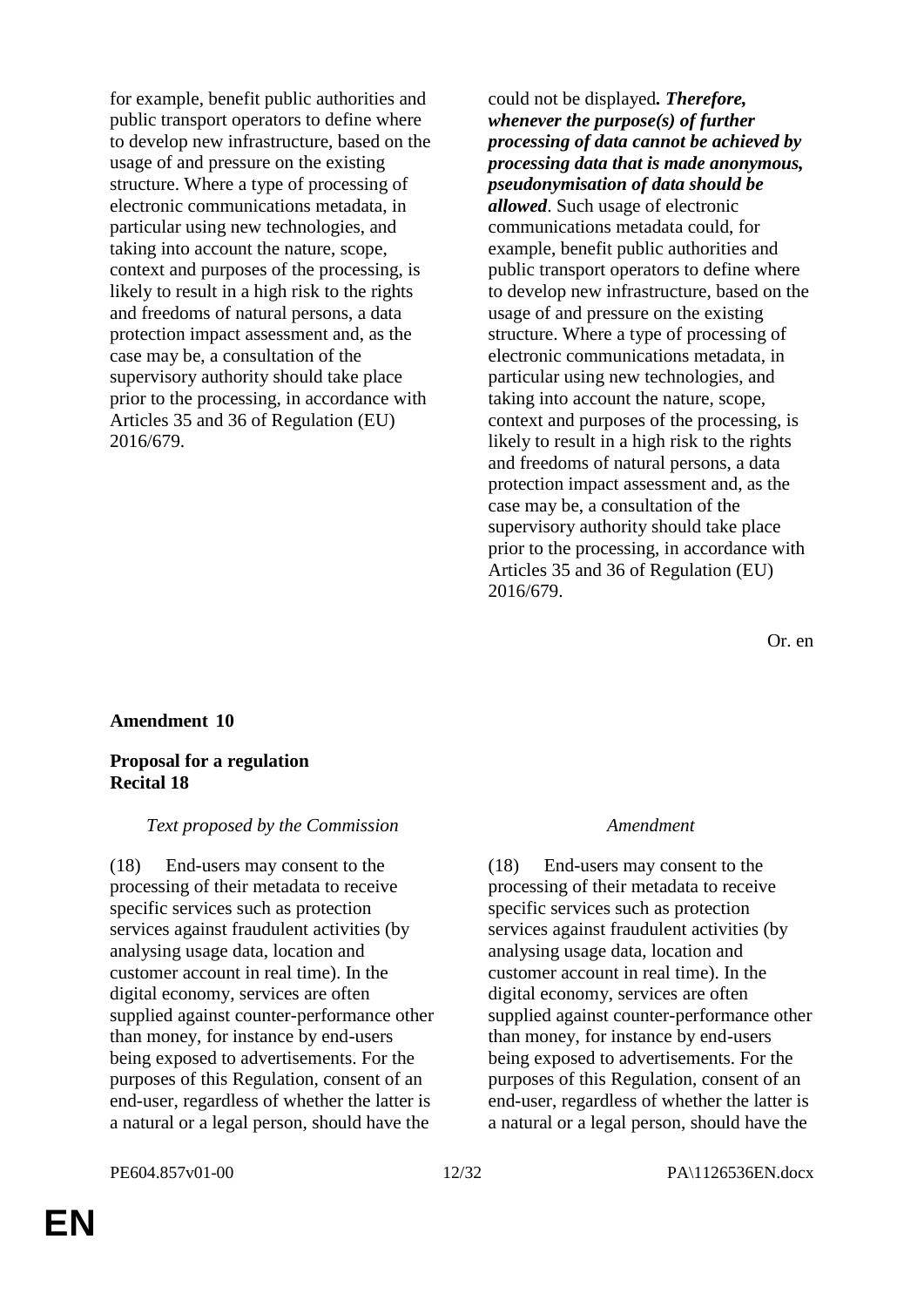same meaning and be subject to the same conditions as the data subject's consent under Regulation (EU) 2016/679. Basic broadband internet access and voice communications services are to be considered as essential services for individuals to be able to communicate and participate to the benefits of the digital economy. *Consent for processing data from internet or voice communication usage will not be valid if the data subject has no genuine and free choice, or is unable to refuse or withdraw consent without detriment.*

same meaning and be subject to the same conditions as the data subject's consent under Regulation (EU) 2016/679. Basic broadband internet access and voice communications services are to be considered as essential services for individuals to be able to communicate and participate to the benefits of the digital economy.

Or. en

### **Amendment 11**

# **Proposal for a regulation Recital 19**

### *Text proposed by the Commission Amendment*

(19) The content of electronic communications pertains to the essence of the fundamental right to respect for private and family life, home and communications protected under Article 7 of the Charter. Any interference with the content of electronic communications should be allowed only under very clear defined conditions, for specific purposes and be subject to *adequate* safeguards against abuse. This Regulation provides for the possibility of providers of electronic communications services to process electronic communications data in transit, with the informed consent of all the endusers concerned. For example, providers may offer services that entail the scanning of emails to remove certain pre-defined material. *Given the sensitivity of the content of communications, this Regulation sets forth a presumption that the processing of such content data will* result in *high risks* to the rights and

(19) The content of electronic communications pertains to the essence of the fundamental right to respect for private and family life, home and communications protected under Article 7 of the Charter. Any interference with the content of electronic communications should be allowed only under very clear defined conditions, for specific purposes and be subject to safeguards against abuse *pursuant to Regulation (EU) 2016/679*. This Regulation provides for the possibility of providers of electronic communications services to process electronic communications data in transit, with the informed consent of all the end-users concerned. For example, providers may offer services that entail the scanning of emails to remove certain pre-defined material. *Where an electronic communication service that is based on new technologies is likely to* result in *a high risk* to the rights and freedoms of

PA\1126536EN.docx 13/32 PE604.857v01-00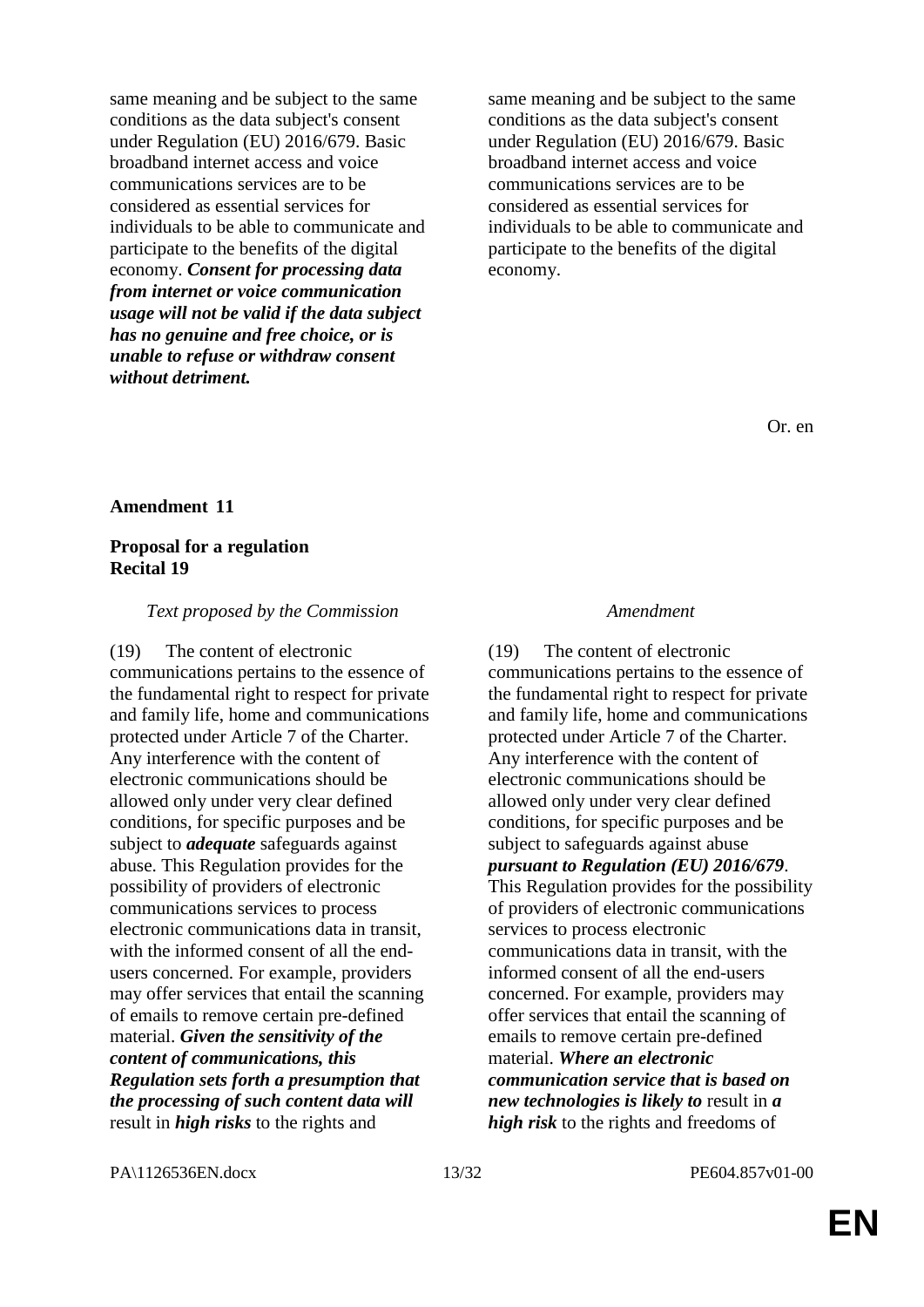freedoms of natural persons*. When processing such type of data,* the provider of the electronic communications service should always consult the supervisory authority prior to the processing. Such consultation should be in accordance with Article 36 (2) and (3) of Regulation (EU) 2016/679. The *presumption* does not encompass the processing of content data to provide a service requested by the enduser where the end-user has consented to such processing and it is carried out *for the purposes and duration strictly necessary and proportionate for such service*. After electronic communications content has been sent by the *end-user* and received by the intended *end-user or end-users*, it may be recorded or stored by the *end-user, endusers* or by a third party entrusted by them to record or store such data. Any processing of such data must comply with Regulation (EU) 2016/679.

natural persons *after taking into account the nature, scope, context and purposes of the service* the provider of the electronic communications service should always consult the supervisory authority prior to the processing. Such consultation should be in accordance with Article 36 (2) and (3) of Regulation (EU) 2016/679. The *obligation* does not encompass the processing of content data to provide a service requested by the end-user where the end-user has consented to such processing and it is carried out *pursuant to Regulation (EU) 2016/679*. After electronic communications content has been sent by the *sender* and received by the intended *recipient(s)*, it may be recorded or stored by the *sender, the recipient(s)* or by a third party entrusted by them to record or store such data*. For communications, which do not happen in real time, such as email and messaging, the transmission is completed as soon as the communication is delivered to the trusted service provider or collected by the addressee*. Any processing of such data must comply with Regulation (EU) 2016/679.

Or. en

# **Amendment 12**

### **Proposal for a regulation Recital 20**

### *Text proposed by the Commission Amendment*

(20) Terminal equipment of end-users of electronic communications networks and any information relating to the usage of such terminal equipment, whether in particular is stored in or emitted by such equipment, requested from or processed in order to enable it to connect to another device and or network equipment, are part of the private sphere of the end-users

(20) Terminal equipment of end-users of electronic communications networks and any information relating to the usage of such terminal equipment, whether in particular is stored in or emitted by such equipment, requested from or processed in order to enable it to connect to another device and or network equipment, are part of the private sphere of the end-users

# PE604.857v01-00 14/32 PA\1126536EN.docx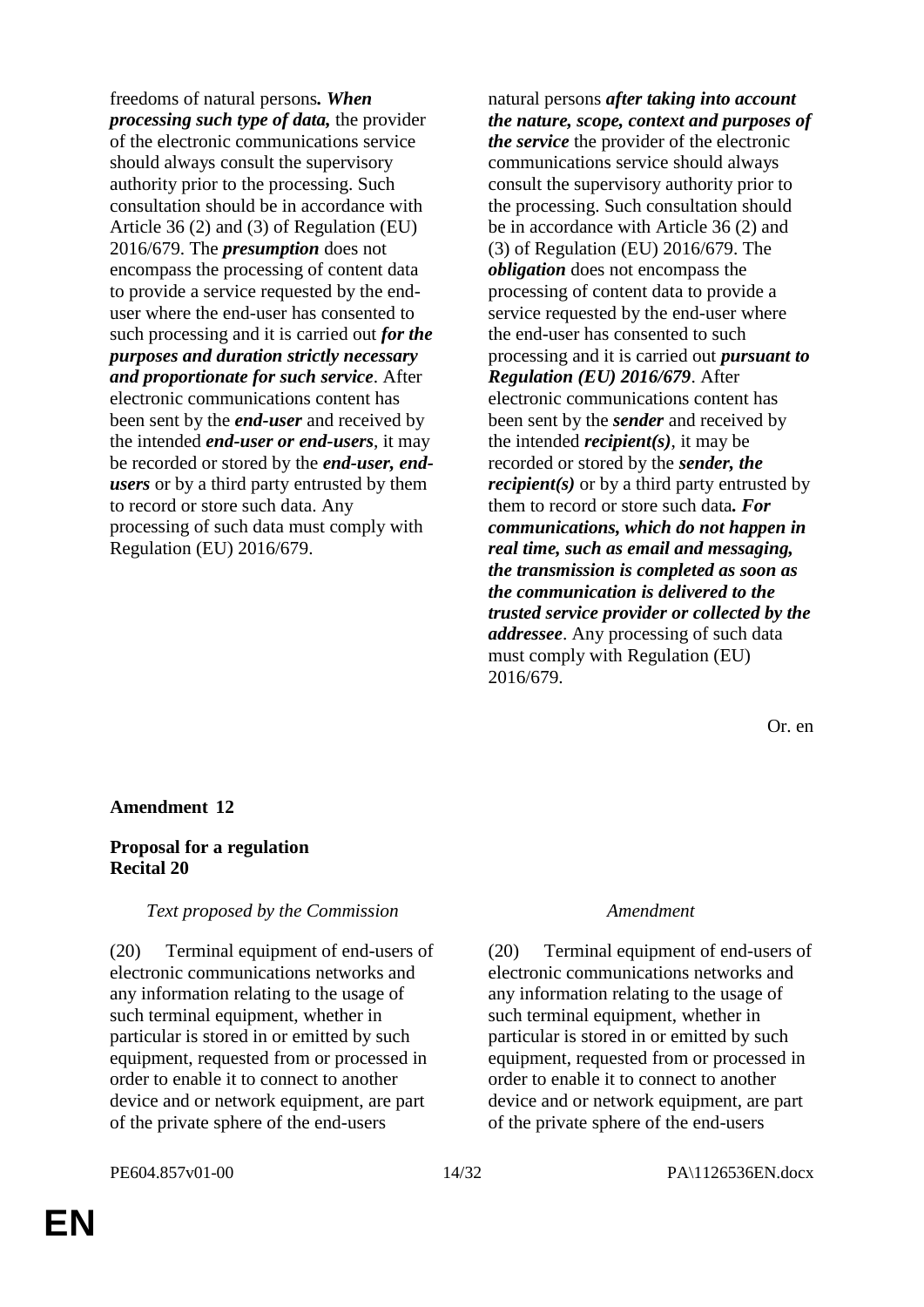requiring protection under the Charter of Fundamental Rights of the European Union and the European Convention for the Protection of Human Rights and Fundamental Freedoms. Given that such equipment contains or processes information that may reveal details of an individual's emotional, political, social complexities, including the content of communications, pictures, the location of individuals by accessing the device's GPS capabilities, contact lists, and other information already stored in the device, the information related to such equipment requires enhanced privacy protection. Furthermore, the so-called spyware, web bugs, hidden identifiers, tracking cookies and other similar *unwanted* tracking tools can enter end-user's terminal equipment without their knowledge in order to gain access to information, to store hidden information and to trace the activities. Information related to the end-user's device may also be collected remotely for the purpose of identification and tracking, using techniques such as the so-called 'device fingerprinting', often without the knowledge of the end-user, and may seriously intrude upon the privacy of these end-users. Techniques that surreptitiously monitor the actions of end-users, for example by tracking their activities online or the location of their terminal equipment, or subvert the operation of the end-users' terminal equipment pose a serious threat to the privacy of end-users. Therefore, any such interference with the end-user's terminal equipment should be allowed only with the end-user's consent and for specific and transparent purposes.

requiring protection under the Charter of Fundamental Rights of the European Union and the European Convention for the Protection of Human Rights and Fundamental Freedoms. Given that such equipment contains or processes information that may reveal details of an individual's emotional, political, social complexities, including the content of communications, pictures, the location of individuals by accessing the device's GPS capabilities, contact lists, and other information already stored in the device, the information related to such equipment requires enhanced privacy protection. Furthermore, the so-called spyware, web bugs, hidden identifiers, tracking cookies and other similar tracking tools can enter end-user's terminal equipment without their knowledge in order to gain access to information, to store hidden information and to trace the activities. Information related to the end-user's device may also be collected remotely for the purpose of identification and tracking, using techniques such as the so-called 'device fingerprinting', often without the knowledge of the end-user, and may seriously intrude upon the privacy of these end-users. Techniques that surreptitiously monitor the actions of end-users, for example by tracking their activities online or the location of their terminal equipment, or subvert the operation of the end-users' terminal equipment pose a serious threat to the privacy of end-users. Therefore, any such interference with the end-user's terminal equipment should be allowed only with the end-user's consent and for specific and transparent purposes.

Or. en

### **Proposal for a regulation Recital 24**

PA\1126536EN.docx 15/32 PE604.857v01-00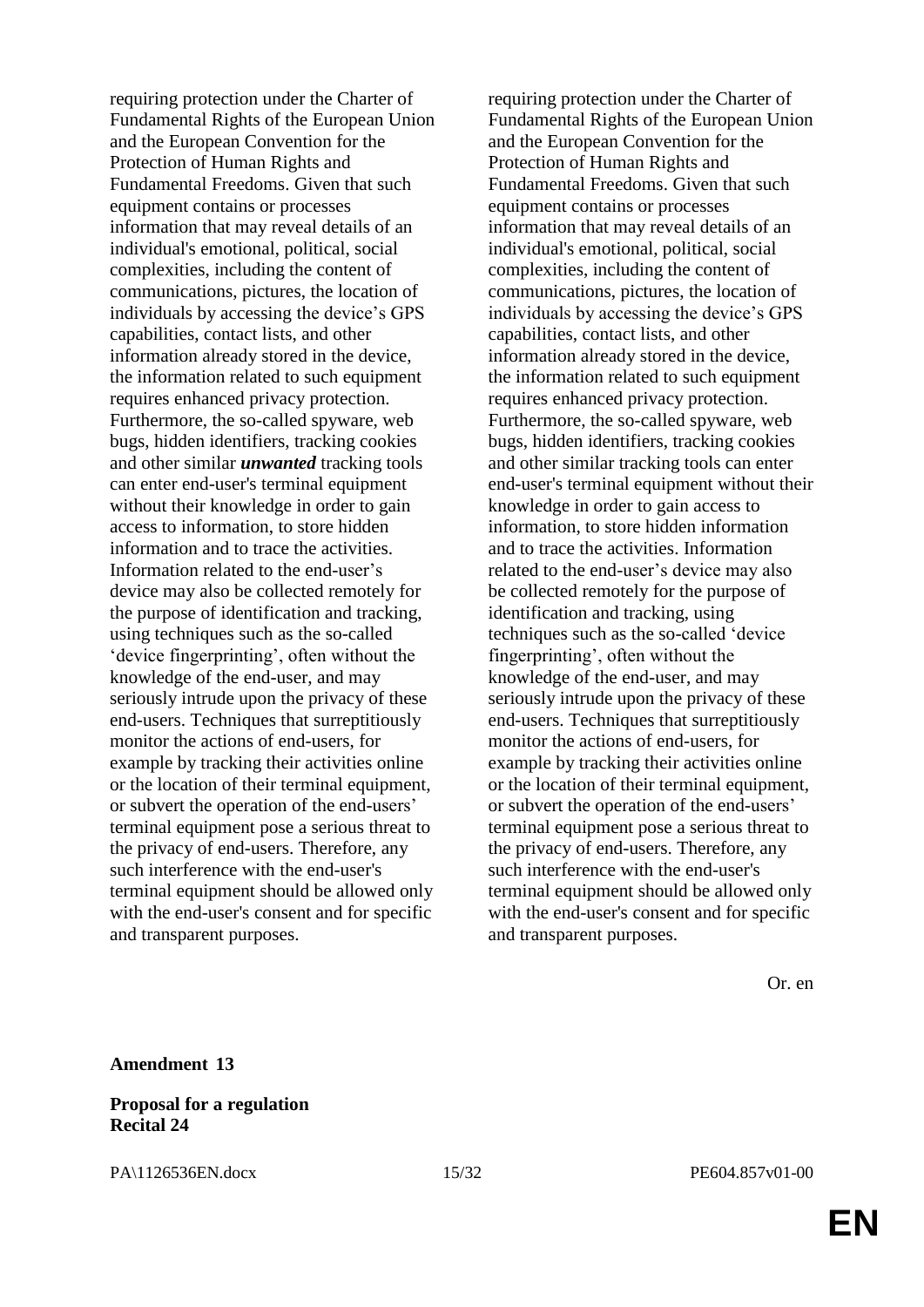# *Text proposed by the Commission Amendment*

(24) For web browsers to be able to obtain end-users' consent as defined under Regulation (EU) 2016/679, for example, to the storage of third party tracking cookies, they should, among others, require a clear affirmative action from the end-user of terminal equipment to signify his or her freely given, specific informed, and unambiguous agreement to the storage and access of such cookies in and from the terminal equipment. Such action may be considered to be affirmative, for example, if end-users are required to actively select *'accept third party cookies' to confirm their agreement and are* given the necessary information to make the choice. To this end, it is necessary to require providers of software enabling access to internet that, at the moment of installation, end-users are informed about the possibility to choose the privacy settings among the various options *and ask them to make a choice*. Information provided *should not dissuade end-users from selecting higher privacy settings and should* include *relevant information about the* risks associated *to* allowing third party cookies to be stored in the computer*, including the compilation of long-term records of individuals' browsing histories and the use of such records to send targeted advertising*. Web browsers *are encouraged to* provide easy ways for endusers to change the privacy settings at any time during use and to allow the user to make exceptions for or to whitelist certain websites or to specify for which websites (third) party cookies are always or never allowed.

(24) For web browsers to be able to obtain end-users' consent as defined under Regulation (EU) 2016/679, for example, to the storage of third party tracking cookies, they should, among others, require a clear affirmative action from the end-user of terminal equipment to signify his or her freely given, specific informed, and unambiguous agreement to the storage and access of such cookies in and from the terminal equipment. Such action may be considered to be affirmative, for example, if end-users are required to actively select *a preferred option after being* given the necessary information to make the choice. To this end, it is necessary to require providers of software enabling access to internet that, at the moment of installation, end-users are informed about the possibility *and enabled* to choose the privacy settings among the various options. Information provided *may* include *examples of benefits and* risks associated *with* allowing third party cookies to be stored in the computer. Web browsers *should* provide easy ways for end-users to change the privacy settings at any time during use and to allow the user to make exceptions for or to whitelist certain websites or to specify for which websites (third) party cookies are always or never allowed.

Or. en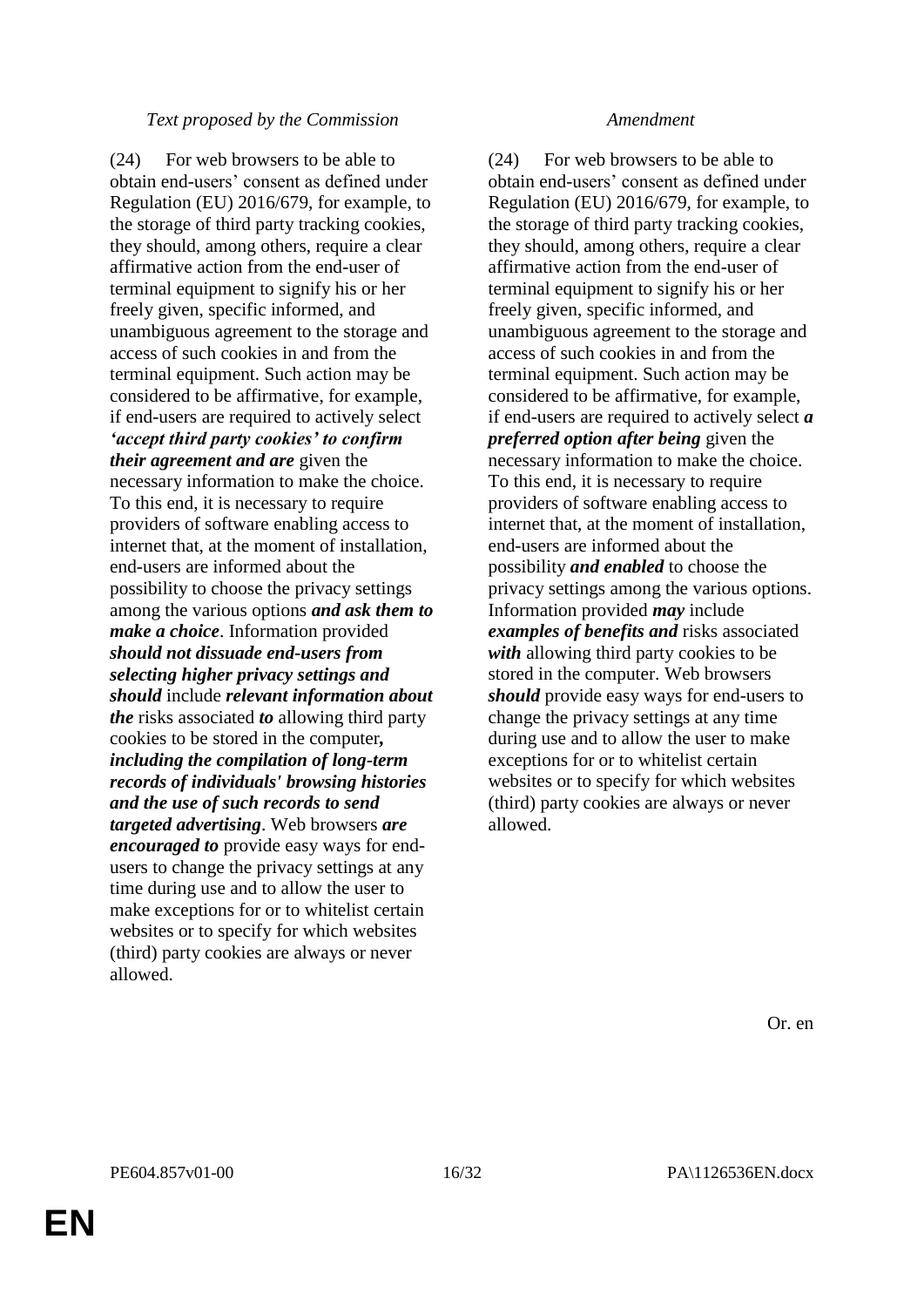# **Proposal for a regulation Recital 26**

### *Text proposed by the Commission Amendment*

(26) When the processing of electronic communications data by providers of electronic communications services falls within its scope, this Regulation should provide for the possibility for the Union or Member States under specific conditions to restrict by law certain obligations and rights when such a restriction constitutes a necessary and proportionate measure in a democratic society to safeguard specific public interests, including national security, defence, public security and the prevention, investigation, detection or prosecution of criminal offences or the execution of criminal penalties, including the safeguarding against and the prevention of threats to public security and other important objectives of general public interest of the Union or of a Member State, in particular an important economic or financial interest of the Union or of a Member State, or a monitoring, inspection or regulatory function connected to the exercise of official authority for such interests. Therefore, this Regulation should not affect the ability of Member States to carry out lawful interception of electronic communications or take other measures, if necessary and proportionate to safeguard the public interests mentioned above, in accordance with the Charter of Fundamental Rights of the European Union and the European Convention for the Protection of Human Rights and Fundamental Freedoms, as interpreted by the Court of Justice of the European Union and of the European Court of Human Rights. Providers of electronic communications services should provide for appropriate procedures to facilitate legitimate requests of competent authorities, where relevant also taking into

(26) When the processing of electronic communications data by providers of electronic communications services falls within its scope, this Regulation should provide for the possibility for the Union or Member States under specific conditions to restrict by law certain obligations and rights when such a restriction constitutes a necessary and proportionate measure in a democratic society to safeguard specific public interests, including national security, defence, public security and the prevention, investigation, detection or prosecution of criminal offences or the execution of criminal penalties, including the safeguarding against and the prevention of threats to public security and other important objectives of general public interest of the Union or of a Member State, in particular an important economic or financial interest of the Union or of a Member State, or a monitoring, inspection or regulatory function connected to the exercise of official authority for such interests. Therefore, this Regulation should not affect the ability of Member States to carry out lawful interception of electronic communications or take other measures, if necessary and proportionate to safeguard the public interests mentioned above, in accordance with the Charter of Fundamental Rights of the European Union and the European Convention for the Protection of Human Rights and Fundamental Freedoms, as interpreted by the Court of Justice of the European Union and of the European Court of Human Rights. Providers of electronic communications services should provide for appropriate procedures to facilitate legitimate requests of competent authorities, where relevant also taking into

PA\1126536EN.docx 17/32 PE604.857v01-00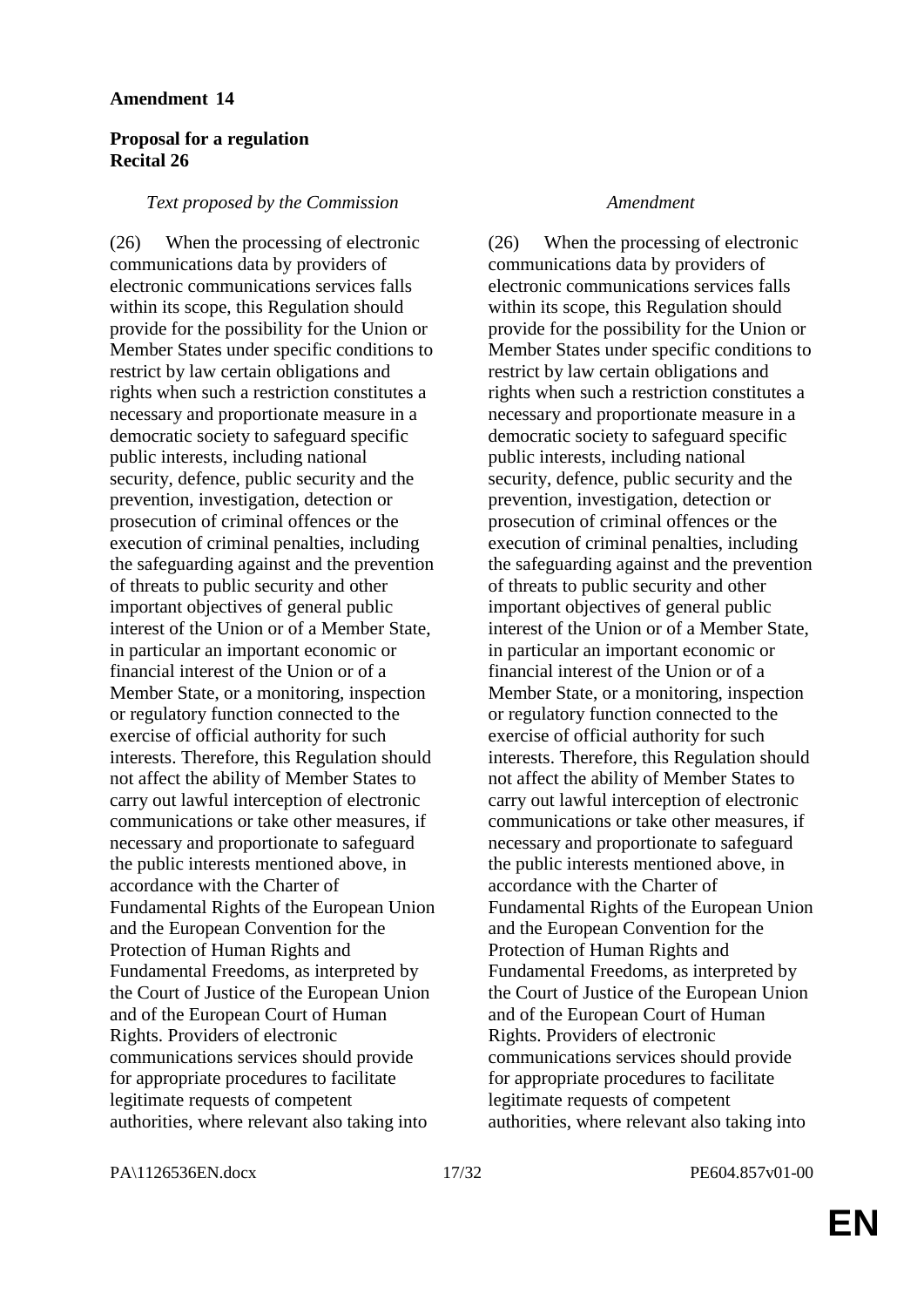account the role of the representative designated pursuant to Article *3(3)*.

account the role of the representative designated pursuant to Article *27 of Regulation (EU) 2016/679*.

Or. en

# **Amendment 15**

### **Proposal for a regulation Recital 37**

### *Text proposed by the Commission Amendment*

(37) Service providers who offer electronic communications services should inform end- users of measures they can take to protect the security of their communications for instance by using specific types of software or encryption technologies. The requirement to inform end-users of particular security risks does not discharge a service provider from the obligation to take, at its own costs, appropriate and immediate measures to remedy any new, unforeseen security risks and restore the normal security level of the service. The provision of information about security risks to the subscriber should be free of charge. Security is appraised in the light of Article 32 of Regulation (EU) 2016/679.

(37) Service providers who offer electronic communications services should inform end- users of measures they can take to protect the security of their communications for instance by using specific types of software or encryption technologies. The requirement to inform end-users of particular security risks does not discharge a service provider from the obligation to take, at its own costs, appropriate and immediate measures to remedy any new, unforeseen security risks and restore the normal security level of the service. The provision of information about security risks to the subscriber should be free of charge. Security is appraised in the light of Article 32 of Regulation (EU) 2016/679. *To ensure compliance with the requirements of Articles 32 and 42 of Regulation (EU) 2016/679 the Commission may, following consultation with the European Union Agency for Network and Information Security (ENISA) and the European Data Protection Board, adopt implementing acts related to convergent application of security standards protecting the confidentiality, integrity, availability and resilience of systems and services.*

Or. en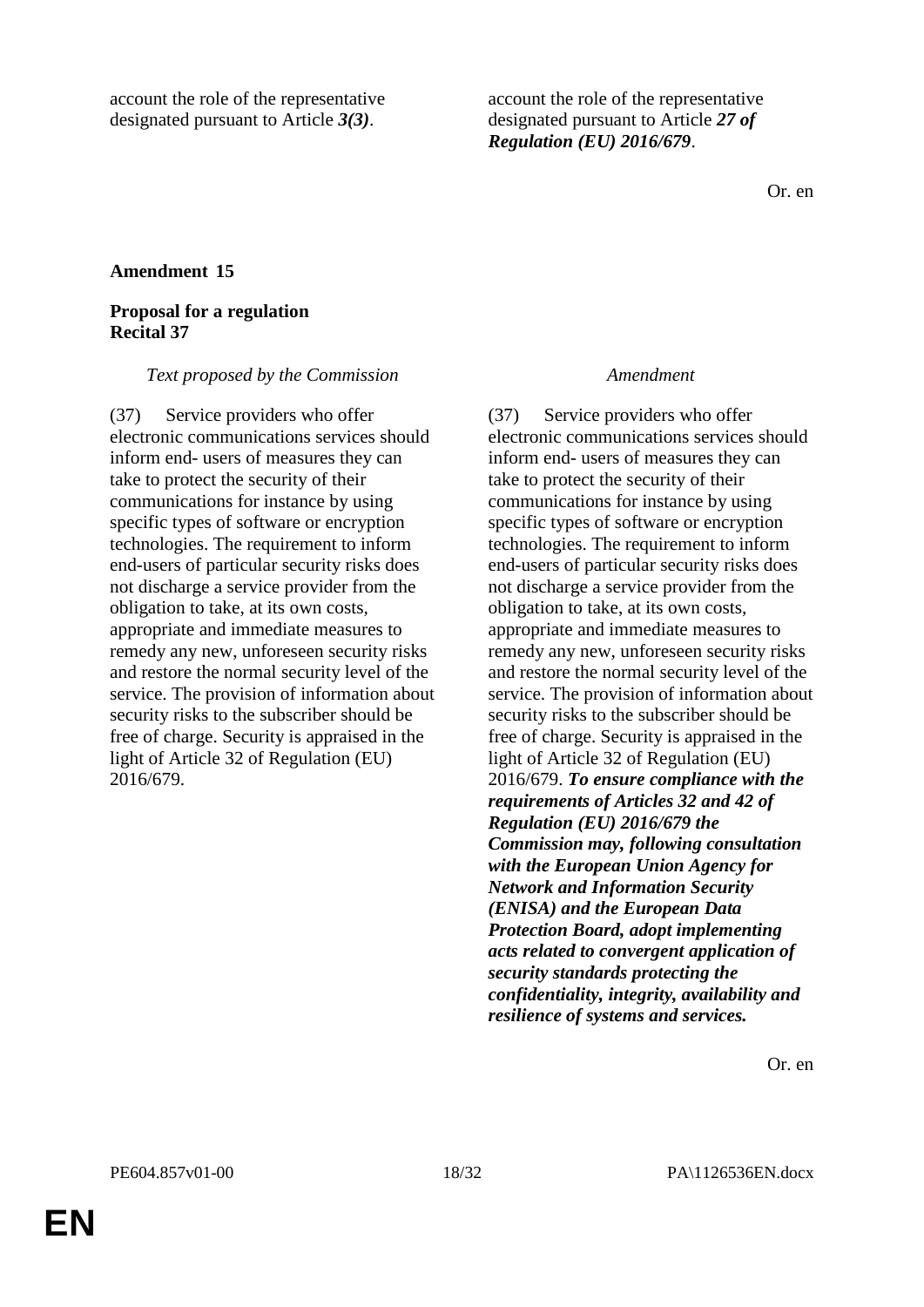# **Proposal for a regulation Recital 41**

### *Text proposed by the Commission Amendment*

(41) In order to fulfil the objectives of this Regulation, namely to protect the fundamental rights and freedoms of natural persons and in particular their right to the protection of personal data and to ensure the free movement of personal data within the Union, the power to adopt acts in accordance with Article 290 of the Treaty should be delegated to the Commission to supplement this Regulation. In particular, delegated acts should be adopted *in respect of the information to be presented, including by means of standardised icons in order to give an easily visible and intelligible overview of the collection of information emitted by terminal equipment, its purpose, the person responsible for it and of any measure the end-user of the terminal equipment can take to minimise the collection. Delegated acts are also necessary* to specify a code to identify direct marketing calls including those made through automated calling and communication systems. It is of particular importance that the Commission carries out appropriate consultations and that those consultations be conducted in accordance with the principles laid down in the Interinstitutional Agreement on Better Law-Making of 13 April 2016<sup>8</sup>. In particular, to ensure equal participation in the preparation of delegated acts, the European Parliament and the Council receive all documents at the same time as Member States' experts, and their experts systematically have access to meetings of Commission expert groups dealing with the preparation of delegated acts. Furthermore, in order to ensure uniform conditions for the implementation of this Regulation, implementing powers should be conferred on the Commission when provided for by

(41) In order to fulfil the objectives of this Regulation, namely to protect the fundamental rights and freedoms of natural persons and in particular their right to the protection of personal data and to ensure the free movement of personal data within the Union, the power to adopt acts in accordance with Article 290 of the Treaty should be delegated to the Commission to supplement this Regulation. In particular, delegated acts should be adopted to specify a code to identify direct marketing calls including those made through automated calling and communication systems. It is of particular importance that the Commission carries out appropriate consultations and that those consultations be conducted in accordance with the principles laid down in the Interinstitutional Agreement on Better Law-Making of 13 April  $2016^8$ . In particular, to ensure equal participation in the preparation of delegated acts, the European Parliament and the Council receive all documents at the same time as Member States' experts, and their experts systematically have access to meetings of Commission expert groups dealing with the preparation of delegated acts. Furthermore, in order to ensure uniform conditions for the implementation of this Regulation, implementing powers should be conferred on the Commission when provided for by this Regulation. Those powers should be exercised in accordance with Regulation (EU) No 182/2011.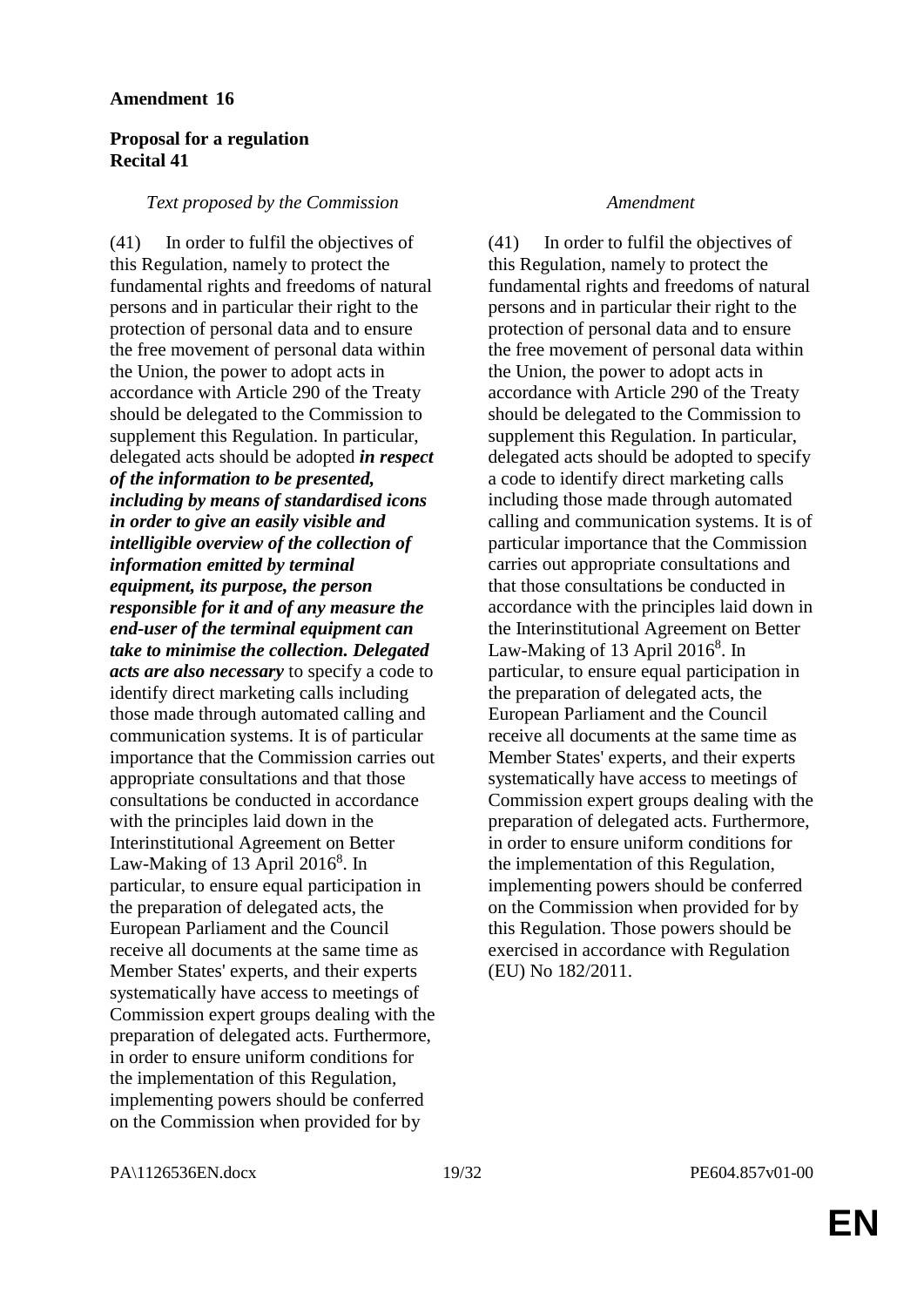this Regulation. Those powers should be exercised in accordance with Regulation (EU) No 182/2011.

8 Interinstitutional Agreement between the European Parliament, the Council of the European Union and the European Commission on Better Law-Making of 13 April 2016 (OJ L 123, 12.5.2016, p. 1–14).

\_\_\_\_\_\_\_\_\_\_\_\_\_\_\_\_\_\_ \_\_\_\_\_\_\_\_\_\_\_\_\_\_\_\_\_\_

8 Interinstitutional Agreement between the European Parliament, the Council of the European Union and the European Commission on Better Law-Making of 13 April 2016 (OJ L 123, 12.5.2016, p. 1–14).

Or. en

# **Amendment 17**

# **Proposal for a regulation Article 3 – paragraph 2**

# *Text proposed by the Commission Amendment*

2. Where the provider of an electronic communications service is not established in the Union *it shall designate in writing a* representative in the Union.

2. Where the provider of an electronic communications service is not established in the Union *the party identified pursuant to Article 27 of Regulation (EU) 2016/679 shall act as its* representative in the Union.

Or. en

## **Amendment 18**

**Proposal for a regulation Article 3 – paragraph 3**

*Text proposed by the Commission Amendment*

*3. The representative shall be established in one of the Member States where the end-users of such electronic communications services are located.*

Or. en

*deleted*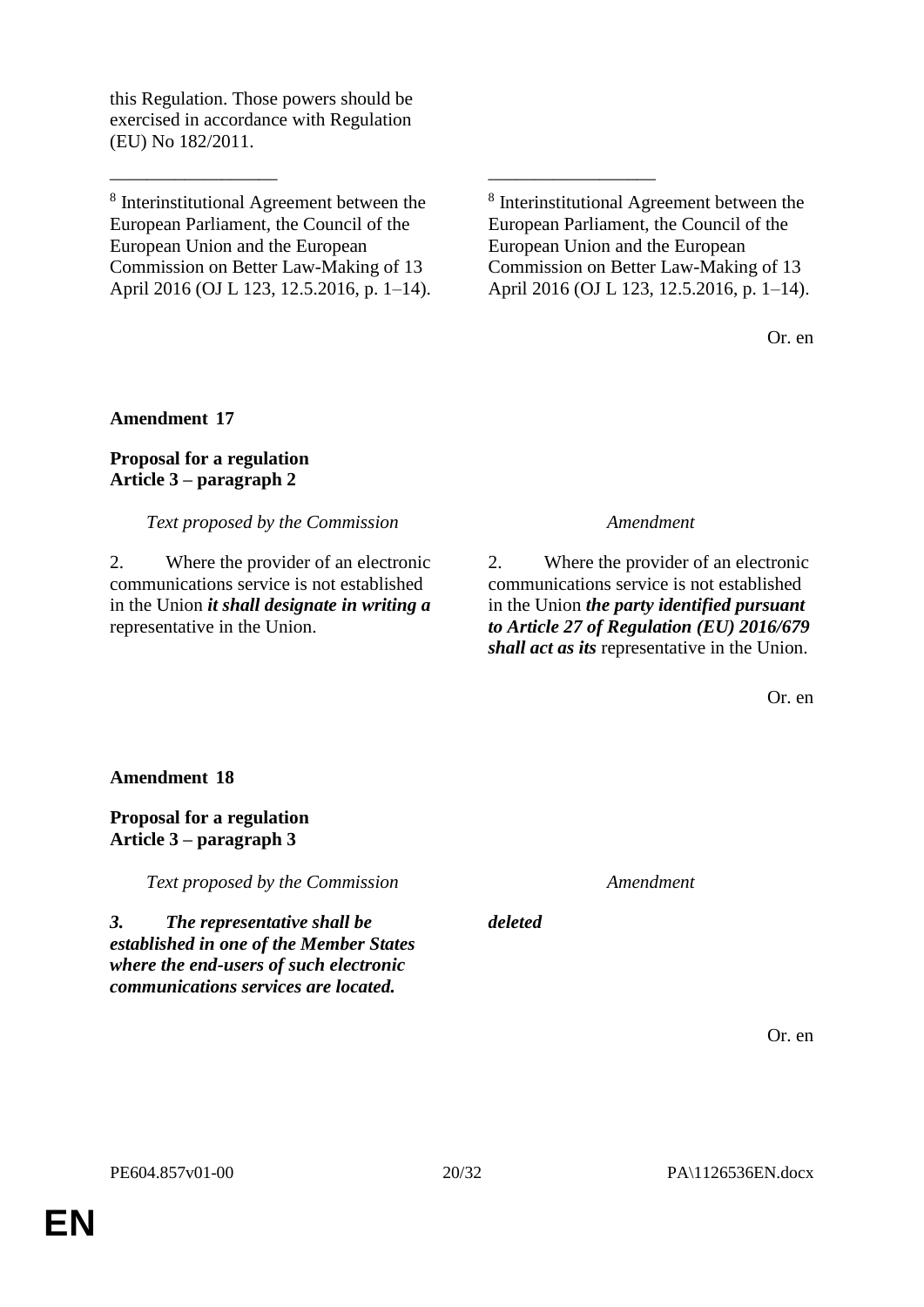### **Proposal for a regulation Article 4 – paragraph 2**

*Text proposed by the Commission Amendment*

*deleted*

*2. For the purposes of point (b) of paragraph 1, the definition of 'interpersonal communications service' shall include services which enable interpersonal and interactive communication merely as a minor ancillary feature that is intrinsically linked to another service.*

Or. en

### **Amendment 20**

# **Proposal for a regulation Article 4 – paragraph 3 – point f**

### *Text proposed by the Commission Amendment*

(f) 'direct marketing communications' means any form of advertising, whether written or oral, sent to one or more identified or identifiable end-users of electronic communications services, including the use of automated calling and communication systems with or without human interaction, electronic mail, SMS, etc.;

(f) 'direct marketing communications' means any form of advertising, whether written or oral, sent *or displayed* to one or more identified or identifiable end-users of electronic communications services, including the use of automated calling and communication systems with or without human interaction, electronic mail, SMS, etc.;

Or. en

### **Amendment 21**

# **Proposal for a regulation Article 5 – paragraph 1**

*Text proposed by the Commission Amendment*

Electronic communications data shall be confidential. Any interference with

PA\1126536EN.docx 21/32 PE604.857v01-00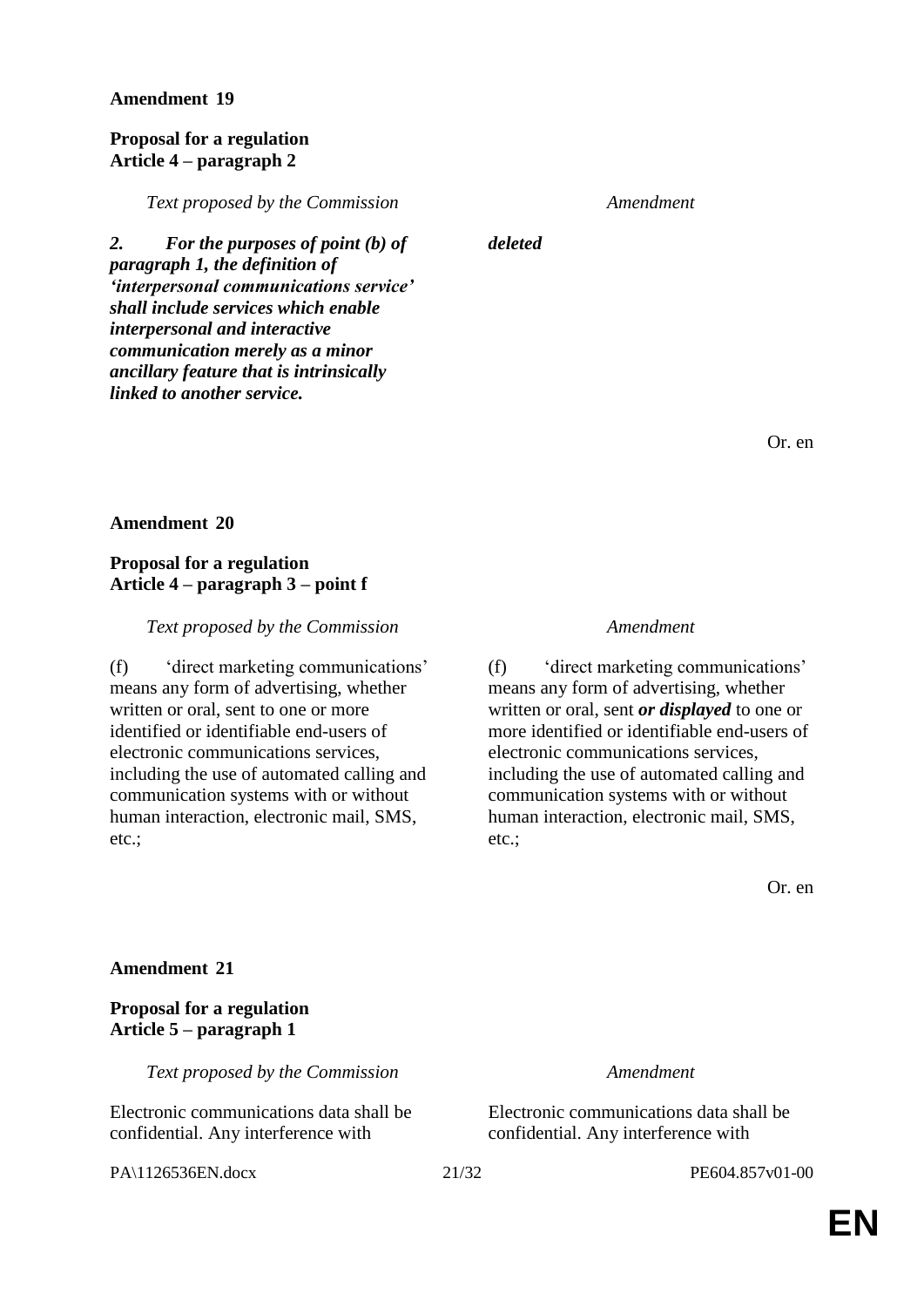electronic communications data, such as by listening, tapping, storing, monitoring, scanning or other kinds of interception*, surveillance or processing of electronic communications data,* by persons other than the end-users, shall be prohibited, except when permitted by this Regulation.

electronic communications data, such as by listening, tapping, storing, monitoring, scanning or other kinds of interception *or surveillance* by persons other than the endusers, shall be prohibited, except when permitted by this Regulation.

Or. en

**Amendment 22**

# **Proposal for a regulation Article 6 – paragraph 1 – point b**

*Text proposed by the Commission Amendment*

(b) it is necessary to maintain or restore the security of electronic communications networks and services, or detect technical faults and/or errors in the transmission of electronic communications*, for the duration necessary for that purpose*.

(b) it is necessary to maintain or restore the security of electronic communications networks and services, or detect technical faults and/or errors in the transmission of electronic communications.

Or. en

### **Amendment 23**

**Proposal for a regulation Article 6 – paragraph 2 – point b a (new)**

*Text proposed by the Commission Amendment*

*(ba) the processing is compatible with the purposes for which the data were initially collected, as set forth in Article 6(4) of Regulation (EU) 2016/679;*

Or. en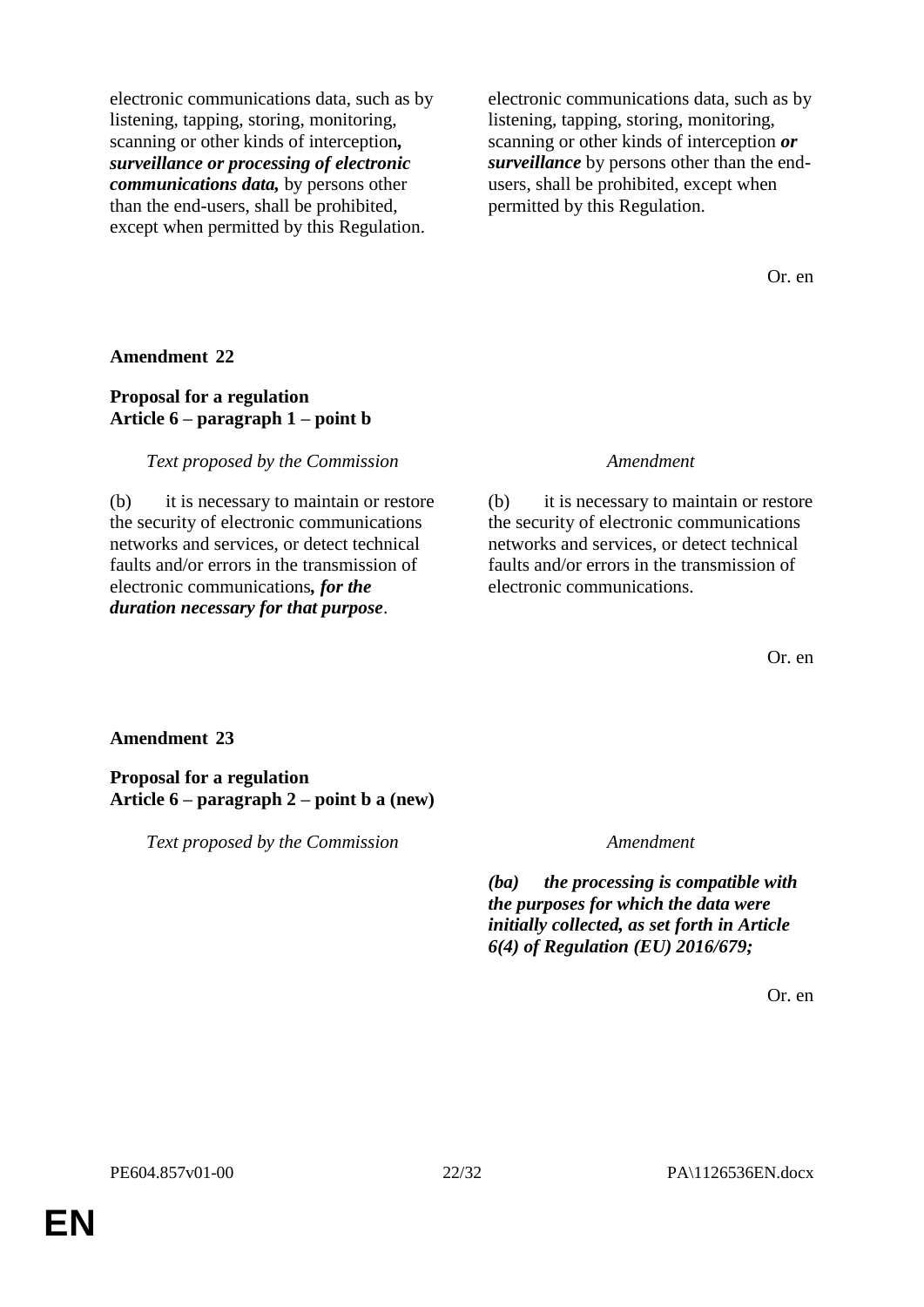# **Proposal for a regulation Article 6 – paragraph 2 – point c**

# *Text proposed by the Commission Amendment*

(c) the end-user concerned has given his or her consent to the processing of his or her communications metadata for one or more specified purposes, including for the provision of specific services to such endusers, provided that the purpose or purposes concerned could not be fulfilled by processing information that is made anonymous.

(c) the end-user concerned has given his or her consent to the processing of his or her communications metadata for one or more specified purposes, including for the provision of specific services to such endusers, provided that the purpose or purposes concerned could not be fulfilled by processing information that is made anonymous *or pseudonymised*.

Or. en

### **Amendment 25**

# **Proposal for a regulation Article 6 – paragraph 3 – point b**

*Text proposed by the Commission Amendment*

(b) if *all* end-users *concerned have given their consent* to the processing of their electronic communications content *for one or more specified purposes that cannot be fulfilled by processing information that is made anonymous, and the provider has consulted the supervisory authority. Points (2) and (3) of Article 36 of* Regulation (EU) 2016/679 *shall apply to the consultation of the supervisory authority*.

(b) if *service providers'* end-users *have consented* to the processing of their electronic communications content *pursuant to* Regulation (EU) 2016/679.

Or. en

**Amendment 26**

**Proposal for a regulation Article 7**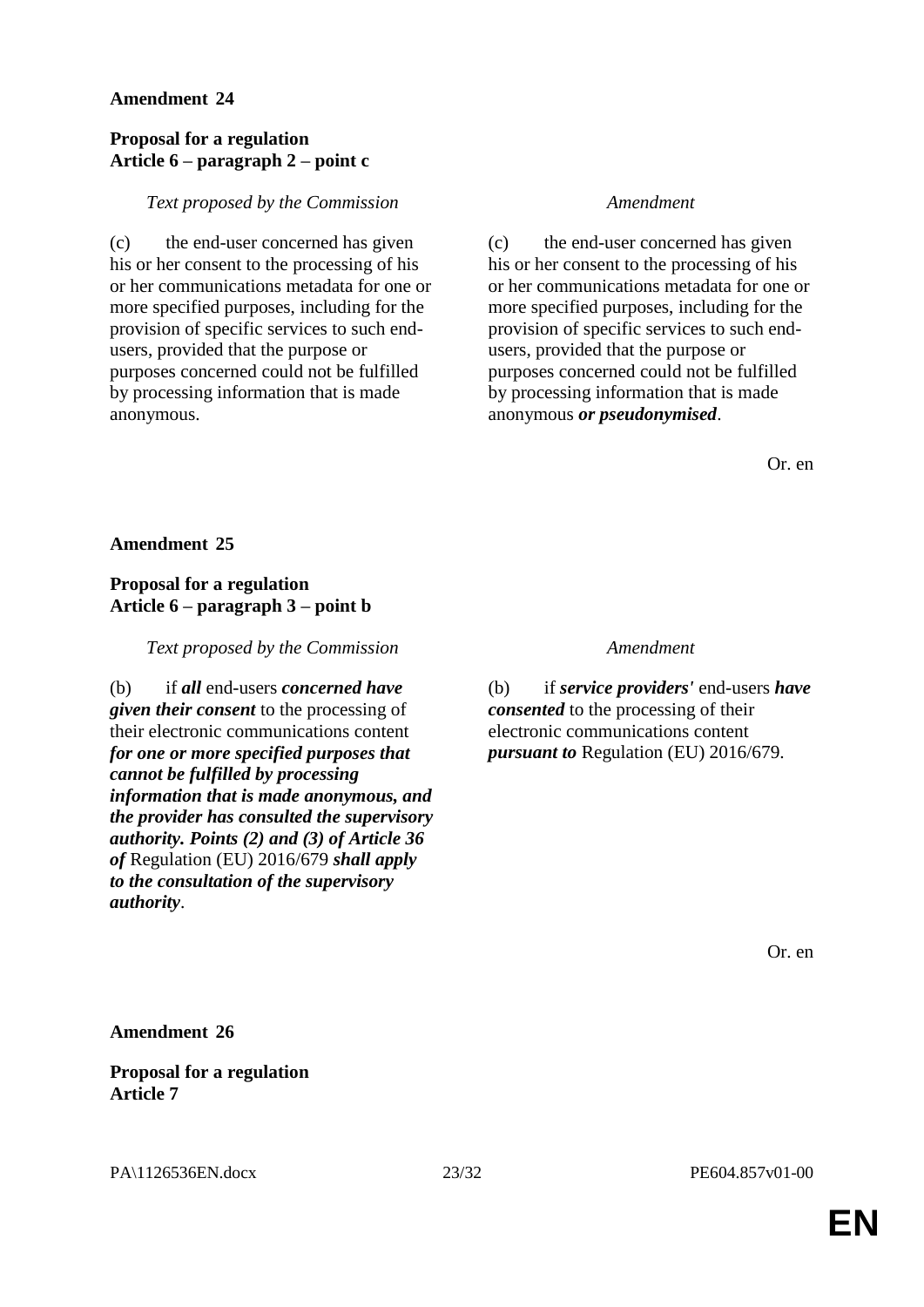*Text proposed by the Commission Amendment*

# *Article 7 deleted*

# *Storage and erasure of electronic communications data*

*1. Without prejudice to point (b) of Article 6(1) and points (a) and (b) of Article 6(3), the provider of the electronic communications service shall erase electronic communications content or make that data anonymous after receipt of electronic communication content by the intended recipient or recipients. Such data may be recorded or stored by the endusers or by a third party entrusted by them to record, store or otherwise process such data, in accordance with Regulation (EU) 2016/679.*

*2. Without prejudice to point (b) of Article 6(1) and points (a) and (c) of Article 6(2), the provider of the electronic communications service shall erase electronic communications metadata or make that data anonymous when it is no longer needed for the purpose of the transmission of a communication.*

*3. Where the processing of electronic communications metadata takes place for the purpose of billing in accordance with point (b) of Article 6(2), the relevant metadata may be kept until the end of the period during which a bill may lawfully be challenged or a payment may be pursued in accordance with national law.*

Or. en

**Amendment 27**

**Proposal for a regulation Article 8 – paragraph 1 – introductory part**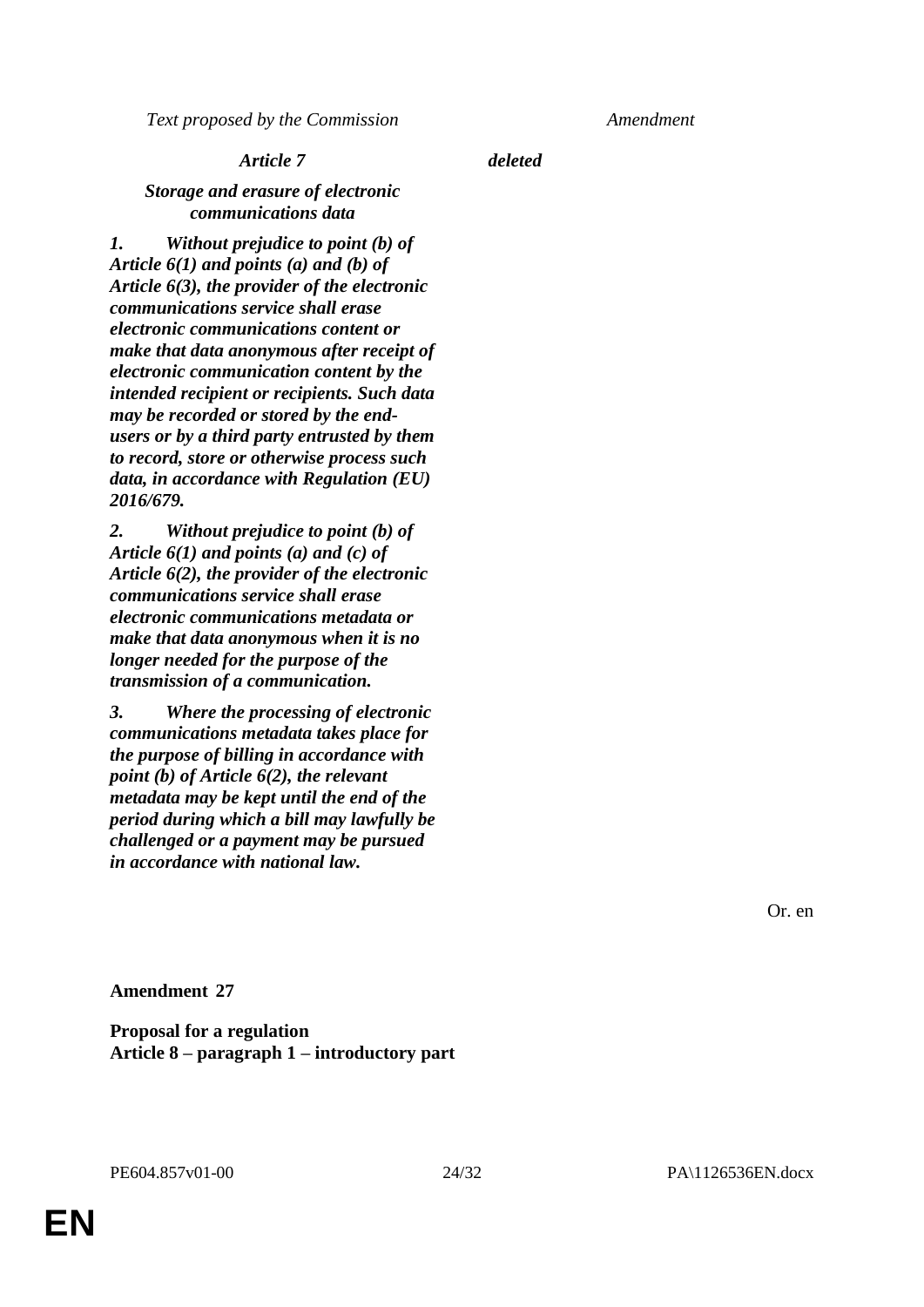# *Text proposed by the Commission Amendment*

1. The use of *processing and* storage capabilities of terminal equipment and the collection of information from end-users' terminal equipment, including about its software and hardware, other than by the end-user concerned shall be prohibited, except on the following grounds:

1. The use of storage capabilities of terminal equipment and the collection of information from end-users' terminal equipment, including about its software and hardware, other than by the end-user concerned shall be prohibited, except on the following grounds:

Or. en

### **Amendment 28**

# **Proposal for a regulation Article 8 – paragraph 1 – point d**

### *Text proposed by the Commission Amendment*

(d) if it is necessary for web audience measuring, provided that *such measurement is carried out by the provider of the information society service requested by the end-user*.

(d) if it is necessary for web audience measuring, provided that *the end-user has given his or her consent*.

Or. en

## **Amendment 29**

### **Proposal for a regulation Article 8 – paragraph 3**

*Text proposed by the Commission Amendment*

3. The information to be provided pursuant to point (b) of paragraph 2 *may* be provided *in combination with standardized icons in order to give a meaningful overview of the collection* in an easily visible, intelligible and clearly legible manner.

3. The information to be provided pursuant to point (b) of paragraph 2 *shall* be provided in an easily visible, intelligible and clearly legible manner.

Or. en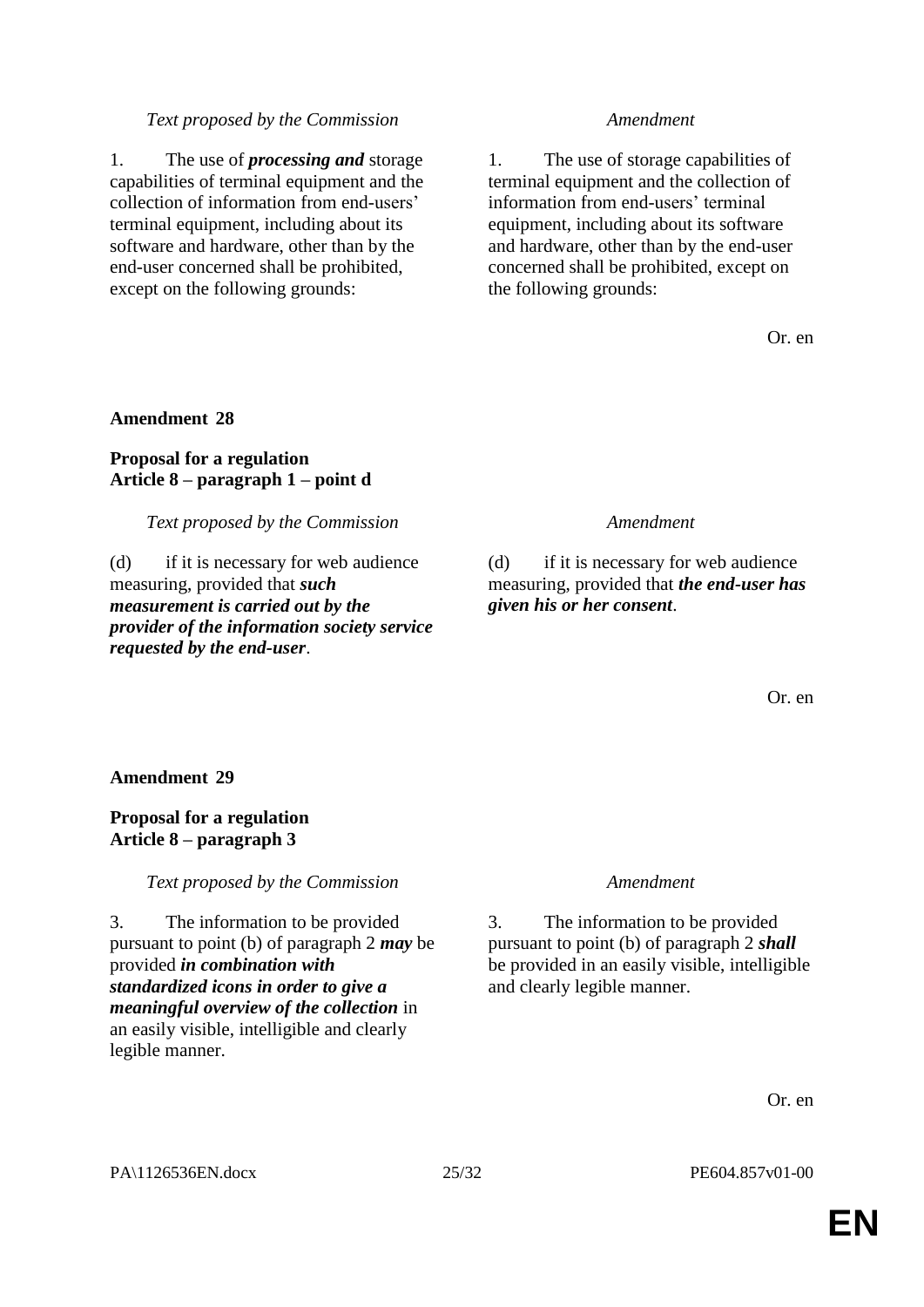# **Proposal for a regulation Article 8 – paragraph 4**

*Text proposed by the Commission Amendment*

*deleted*

*4. The Commission shall be empowered to adopt delegated acts in accordance with Article 27 determining the information to be presented by the standardized icon and the procedures for providing standardized icons.*

Or. en

**Amendment 31**

# **Proposal for a regulation Article 9 – paragraph 3**

# *Text proposed by the Commission Amendment*

3. End-users who have consented to the processing of electronic communications data as set out in point (c) of Article 6(2) and points (a) and (b) of Article 6(3) shall be given the possibility to withdraw their consent at any time as set forth under Article 7(3) of Regulation (EU) 2016/679 *and be reminded of this possibility at periodic intervals of 6 months, as long as the processing continues*.

3. End-users who have consented to the processing of electronic communications data as set out in point (c) of Article 6(2) and points (a) and (b) of Article 6(3) shall be given the possibility to withdraw their consent at any time as set forth under Article 7(3) of Regulation (EU) 2016/679.

Or. en

# *Justification*

*The rapporteur believes that this solution may be a disproportionate burden for SMEs and Startup companies, as well as big businesses. It may also result in excessive notifications for the end-users.*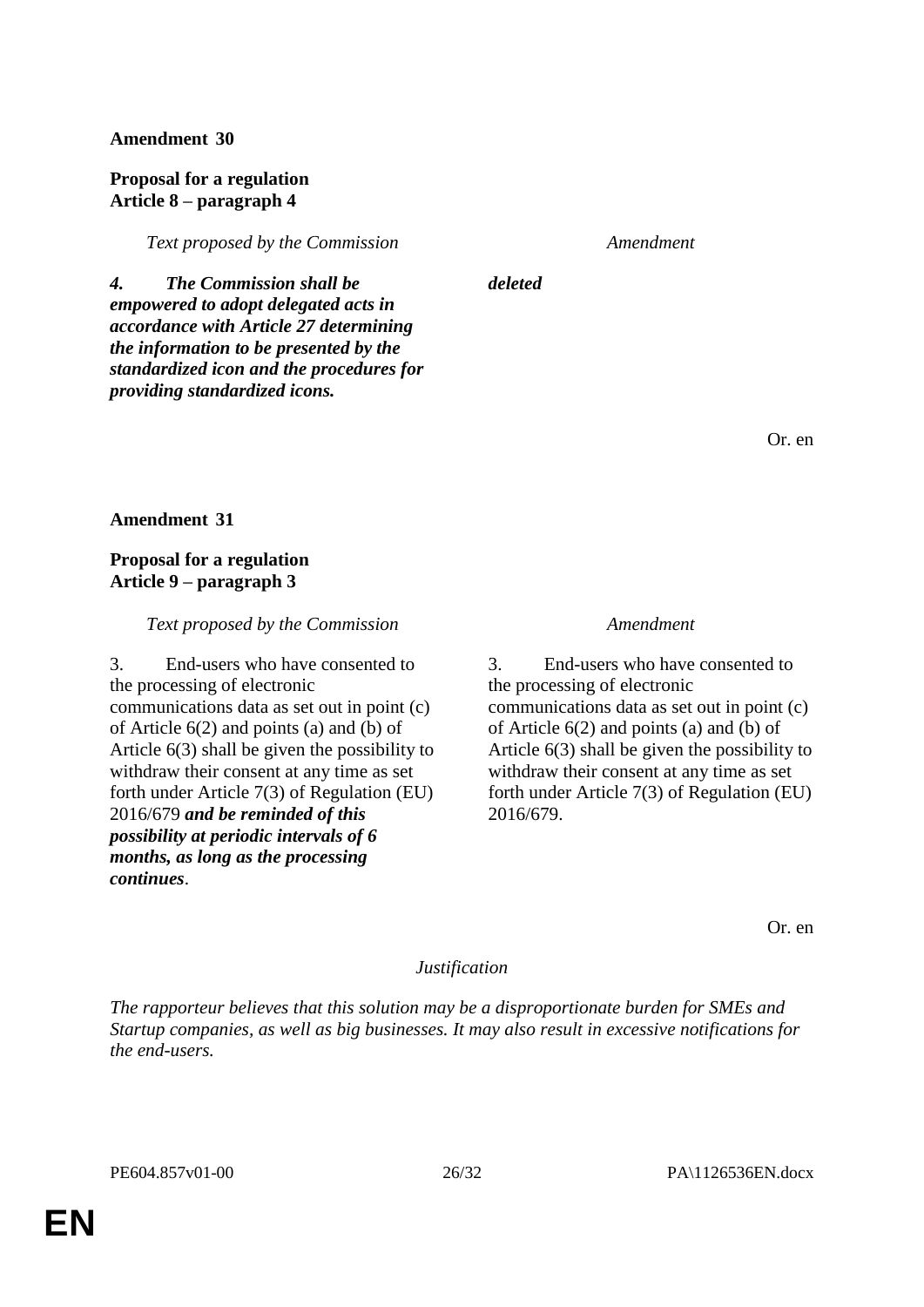# **Proposal for a regulation Article 10 – paragraph 2**

*Text proposed by the Commission Amendment*

2. Upon installation, the software shall inform the end-user about the privacy settings options *and, to continue with the installation, require the end-user to consent to a setting*.

2. Upon installation, the software shall inform the end-user about the privacy settings options.

Or. en

**Amendment 33**

**Proposal for a regulation Article 10 – paragraph 2 a (new)**

*Text proposed by the Commission Amendment*

*2a. The software shall enable endusers to customise their privacy settings according to the websites visited.*

Or. en

# *Justification*

*The rapporteur believes that this would increase the freedom of choice for the end-users, and would provide for self-regulatory approach for privacy-friendly practices, if websites are to attract more end-users to whitelist them.*

# **Amendment 34**

# **Proposal for a regulation Article 11 – paragraph 1**

# *Text proposed by the Commission Amendment*

1. Union or Member State law may restrict by way of a legislative measure the scope of the obligations and rights provided for in Articles 5 to 8 where such a restriction respects the essence of the fundamental rights and freedoms and is a

1. Union or Member State law may restrict by way of a legislative measure the scope of the obligations and rights provided for in Articles 5 to 8 where such a restriction respects the essence of the fundamental rights and freedoms and is a

PA\1126536EN.docx 27/32 PE604.857v01-00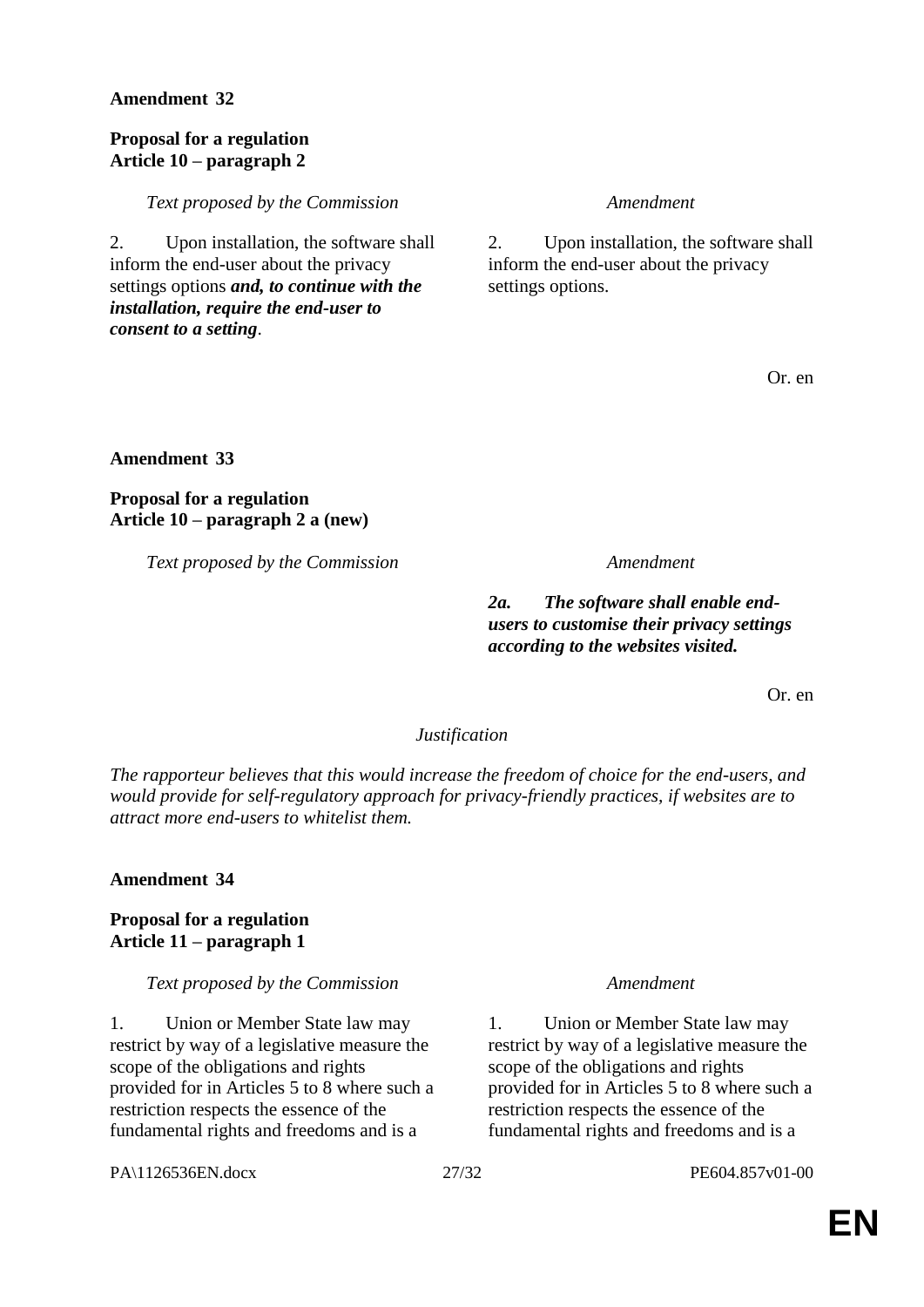necessary, appropriate and proportionate measure in a democratic society *to safeguard one or more of the general public interests referred to in Article 23(1)(a) to (e) of Regulation (EU) 2016/679 or a monitoring, inspection or regulatory function connected to the exercise of official authority for such interests*.

necessary, appropriate and proportionate measure in a democratic society.

Or. en

### **Amendment 35**

# **Proposal for a regulation Article 11 – paragraph 2**

### *Text proposed by the Commission Amendment*

2. Providers of electronic communications services shall establish internal procedures for responding to requests for access to end-users' electronic communications data based on a legislative measure adopted pursuant to paragraph 1. They shall provide the competent supervisory authority, on demand, with information about those procedures, the number of requests received, the legal justification invoked and their response.

2. Providers of electronic communications services shall establish internal procedures for responding to requests for access to end-users' electronic communications data based on a legislative measure adopted pursuant to paragraph 1. *Without prejudice to any requirements under Member State law to provide information to competent law enforcement authorities,* they shall provide the competent supervisory authority, on demand, with information about those procedures, the number of requests received, the legal justification invoked and their response. *Providers shall respond to requests for access in accordance with the legal requirements where the service provider has its main establishment under Regulation (EU) 2016/679. For requests from a Member State where the service provider is not established, cross-border mechanisms for requests under mutual legal assistance conventions or Directive 2014/41/EU of the European Parliament and of the Council1a shall be followed.*

*\_\_\_\_\_\_\_\_\_\_\_\_\_\_\_\_\_\_\_\_*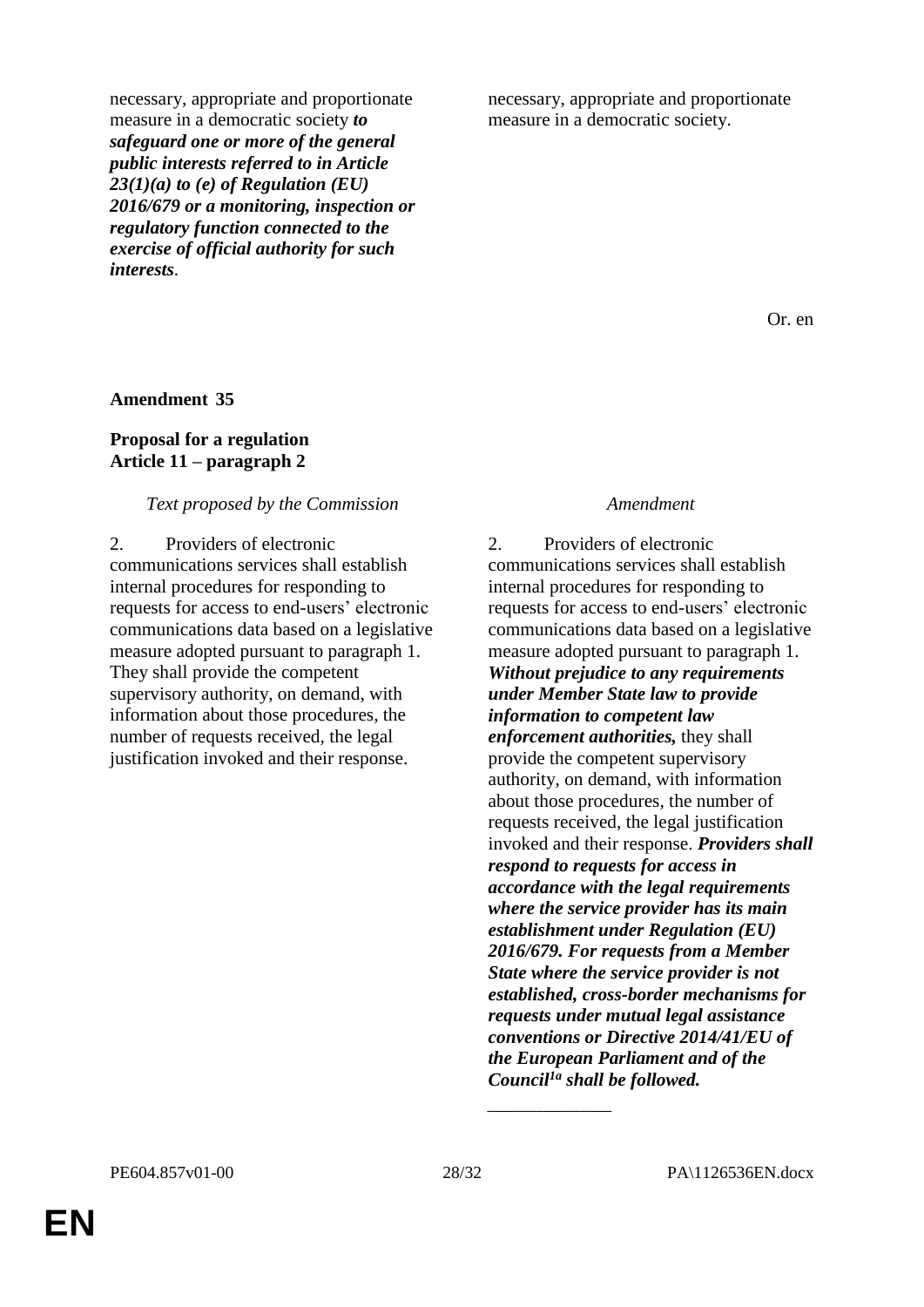*1a Directive 2014/41/EU of the European Parliament and of the Council of 3 April 2014 regarding the European Investigation Order in criminal matters (OJ L 130, 1.5.2014, p. 1).*

Or. en

# **Amendment 36**

# **Proposal for a regulation Article 15 – paragraph 1**

### *Text proposed by the Commission Amendment*

1. The providers of *publicly available directories* shall obtain the consent of endusers who are natural persons to *include* their personal data *in the* directory and*, consequently,* shall *obtain consent from these end-users for inclusion of data per category of personal data, to the extent that such data are relevant for the purpose of* the directory *as determined by the provider of the directory. Providers shall give end-users who are natural persons the means to verify, correct and delete such data*.

1. The providers of *electronic communication services* shall obtain the consent of end-users who are natural persons to *share* their personal data *to a public* directory and shall *provide a transparent information about the data being included in* the directory *in order to allow the end-user to make an informed decision*.

Or. en

### **Amendment 37**

### **Proposal for a regulation Article 15 – paragraph 2**

### *Text proposed by the Commission Amendment*

2. The providers of a publicly available directory shall inform end-users who are natural persons whose personal data are in the directory of the available search functions of the directory *and obtain* end-users*' consent before enabling such search functions related to their own*

2. The providers of a publicly available directory shall inform end-users who are natural persons whose personal data are in the directory of the available search functions of the directory*, and shall give* end-users *who are natural persons the means to verify, correct and delete* 

PA\1126536EN.docx 29/32 PE604.857v01-00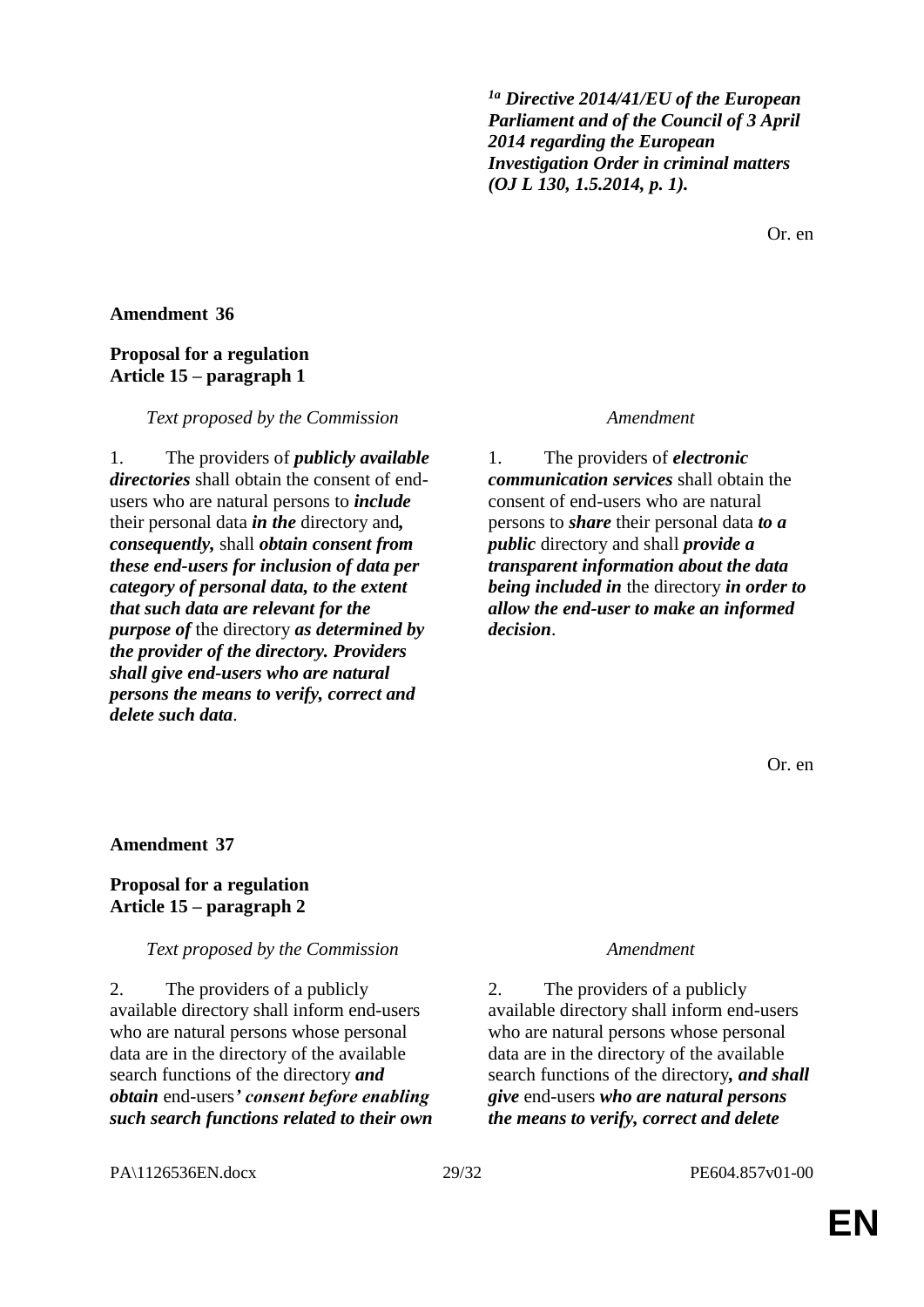# **Proposal for a regulation Article 16 – paragraph 2**

# *Text proposed by the Commission Amendment*

2. Where a natural or legal person obtains electronic contact details for electronic mail from its customer, in the context of the sale of a product or a service, in accordance with Regulation (EU) 2016/679, that natural or legal person may use these *electronic* contact details for direct marketing of its own similar products or services only if customers are clearly and distinctly given the opportunity to object, free of charge and in an easy manner, to such use. The right to object shall be given at the time of collection and each time a message is sent.

2. Where a natural or legal person obtains electronic contact details for electronic mail *or phone number* from its customer, in the context of the sale of a product or a service, in accordance with Regulation (EU) 2016/679, that natural or legal person may use these contact details for direct marketing of its own similar products or services only if customers are clearly and distinctly given the opportunity to object, free of charge and in an easy manner, to such use. The right to object shall be given at the time of collection and each time a message is sent.

Or. en

# **Amendment 39**

# **Proposal for a regulation Article 16 – paragraph 3 – introductory part**

*Text proposed by the Commission Amendment*

3. Without prejudice to paragraphs 1 and 2, natural or legal persons using electronic communications services for the purposes of placing direct marketing calls shall*:*

3. Without prejudice to paragraphs 1 and 2, natural or legal persons using electronic communications services for the purposes of placing direct marketing calls shall *present the identity of a line on which they can be contacted and may present a specific code/or prefix identifying the fact that the call is a marketing call.*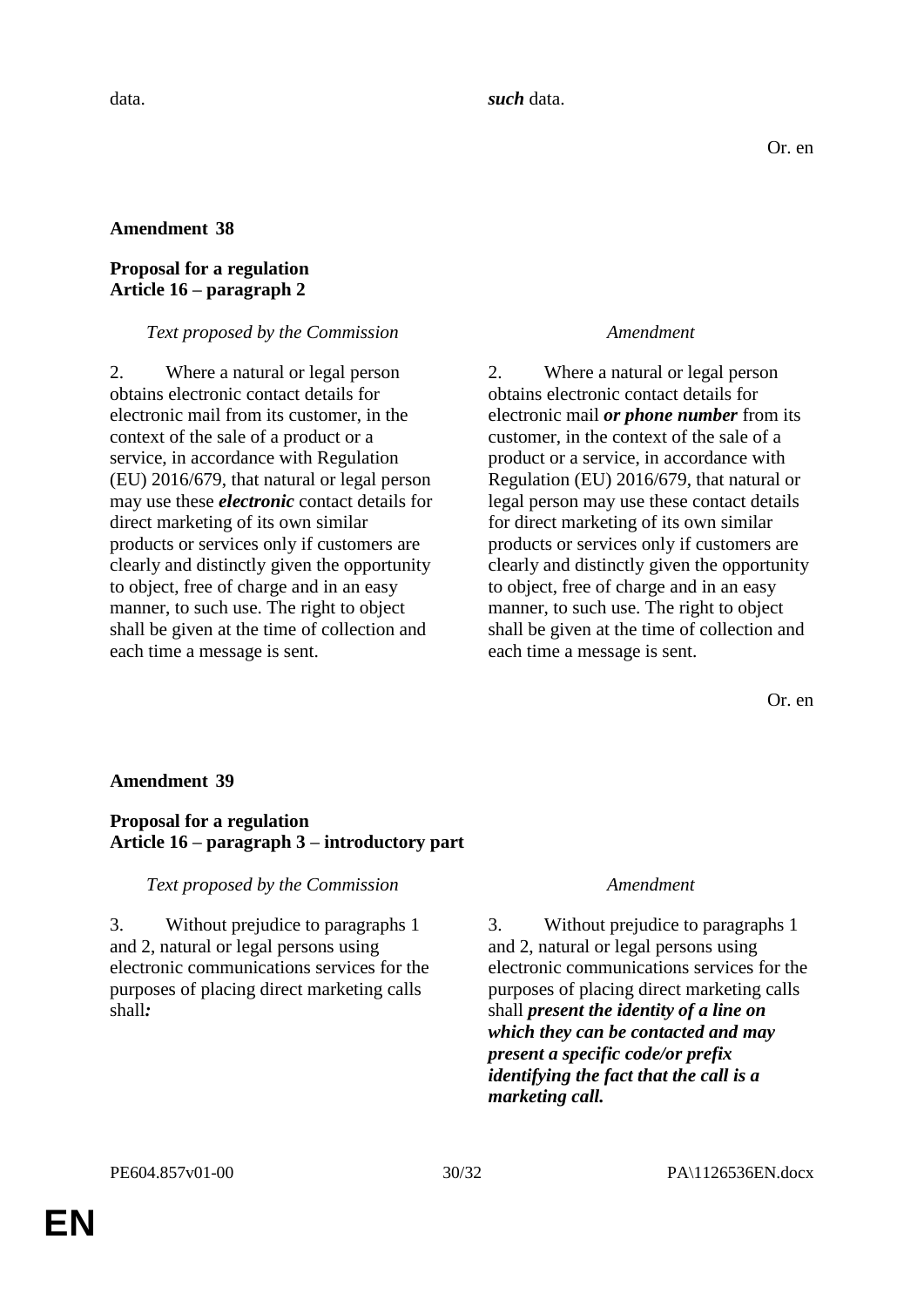# **Proposal for a regulation Article 16 – paragraph 3 – point a**

*Text proposed by the Commission Amendment (a) present the identity of a line on which they can be contacted; or deleted* Or. en **Amendment 41 Proposal for a regulation Article 16 – paragraph 3 – point b** *Text proposed by the Commission Amendment (b) present a specific code/or prefix identifying the fact that the call is a marketing call. deleted* Or. en

# **Proposal for a regulation Article 17 – title** *Text proposed by the Commission Amendment* Information about *detected* security *risks* Information about *risks of* security *breach*

Or. en

# **Amendment 43**

**Amendment 42**

# **Proposal for a regulation Article 17 – paragraph 1**